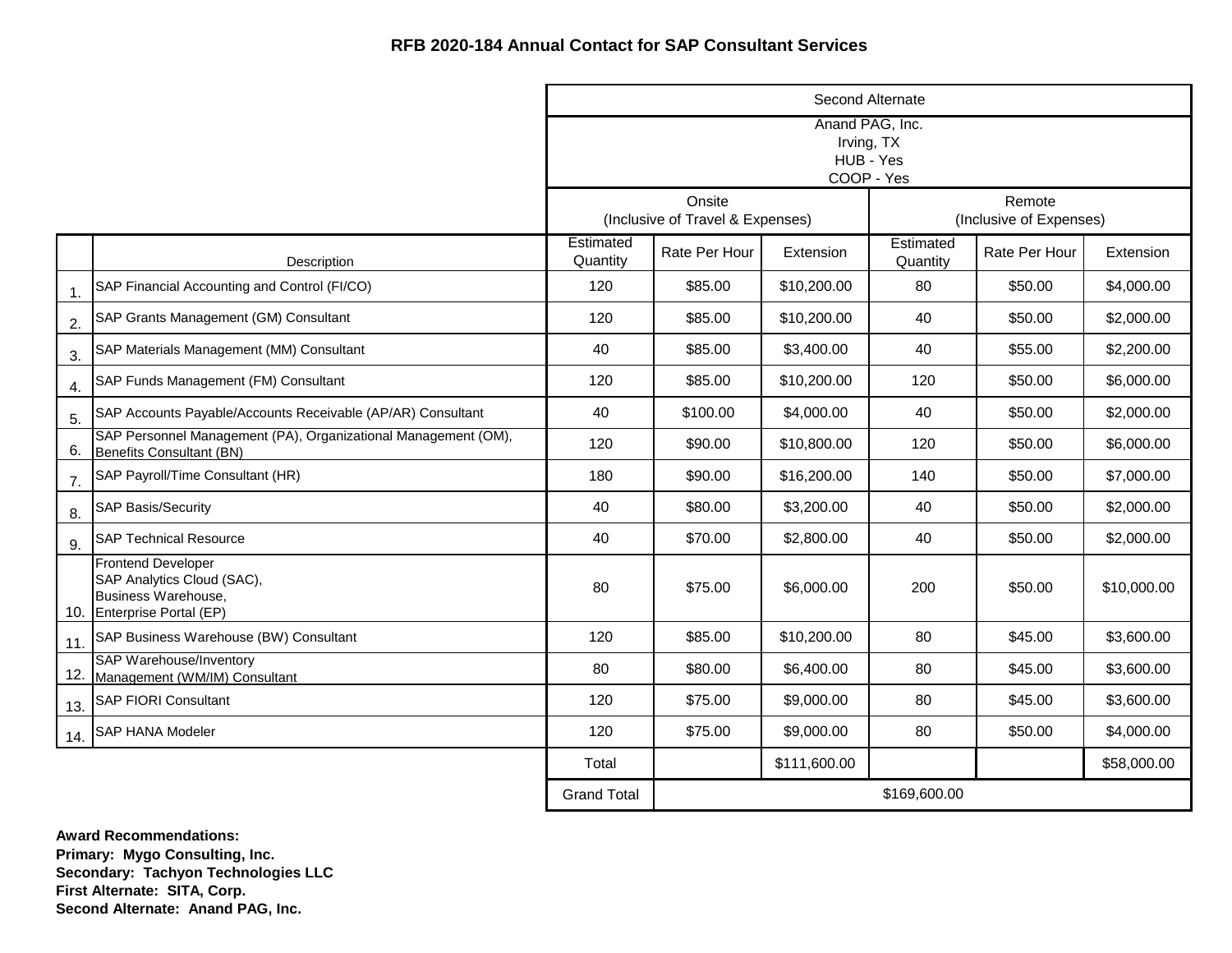|                |                                                                                                              | Aspire HR, Inc.<br>Dallas, TX<br>HUB - Yes |                                            |              |                       |                                   |              |  |
|----------------|--------------------------------------------------------------------------------------------------------------|--------------------------------------------|--------------------------------------------|--------------|-----------------------|-----------------------------------|--------------|--|
|                |                                                                                                              |                                            | Onsite<br>(Inclusive of Travel & Expenses) |              |                       | Remote<br>(Inclusive of Expenses) |              |  |
|                | Description                                                                                                  | Estimated<br>Quantity                      | Rate Per Hour                              | Extension    | Estimated<br>Quantity | Rate Per Hour                     | Extension    |  |
| $\mathbf{1}$ . | SAP Financial Accounting and Control (FI/CO)                                                                 | 120                                        | \$185.00                                   | \$22,200.00  | 80                    | \$145.00                          | \$11,600.00  |  |
| 2.             | SAP Grants Management (GM) Consultant                                                                        | 120                                        | \$200.00                                   | \$24,000.00  | 40                    | \$150.00                          | \$6,000.00   |  |
| 3.             | SAP Materials Management (MM) Consultant                                                                     | 40                                         | \$185.00                                   | \$7,400.00   | 40                    | \$145.00                          | \$5,800.00   |  |
| 4.             | SAP Funds Management (FM) Consultant                                                                         | 120                                        | \$200.00                                   | \$24,000.00  | 120                   | \$155.00                          | \$18,600.00  |  |
| 5.             | SAP Accounts Payable/Accounts Receivable (AP/AR) Consultant                                                  | 40                                         | \$185.00                                   | \$7,400.00   | 40                    | \$145.00                          | \$5,800.00   |  |
| 6.             | SAP Personnel Management (PA), Organizational Management (OM),<br>Benefits Consultant (BN)                   | 120                                        | \$200.00                                   | \$24,000.00  | 120                   | \$200.00                          | \$24,000.00  |  |
| 7.             | SAP Payroll/Time Consultant (HR)                                                                             | 180                                        | \$200.00                                   | \$36,000.00  | 140                   | \$200.00                          | \$28,000.00  |  |
| 8.             | <b>SAP Basis/Security</b>                                                                                    | 40                                         | \$180.00                                   | \$7,200.00   | 40                    | \$135.00                          | \$5,400.00   |  |
| 9.             | <b>SAP Technical Resource</b>                                                                                | 40                                         | \$160.00                                   | \$6,400.00   | 40                    | \$135.00                          | \$5,400.00   |  |
|                | <b>Frontend Developer</b><br>SAP Analytics Cloud (SAC),<br>Business Warehouse,<br>10. Enterprise Portal (EP) | 80                                         | \$185.00                                   | \$14,800.00  | 200                   | \$145.00                          | \$29,000.00  |  |
| 11.            | SAP Business Warehouse (BW) Consultant                                                                       | 120                                        | \$185.00                                   | \$22,200.00  | 80                    | \$145.00                          | \$11,600.00  |  |
|                | <b>SAP Warehouse/Inventory</b><br>12. Management (WM/IM) Consultant                                          | 80                                         | \$200.00                                   | \$16,000.00  | 80                    | \$155.00                          | \$12,400.00  |  |
| 13.            | <b>SAP FIORI Consultant</b>                                                                                  | 120                                        | \$170.00                                   | \$20,400.00  | 80                    | \$135.00                          | \$10,800.00  |  |
| 14.            | <b>SAP HANA Modeler</b>                                                                                      | 120                                        | \$185.00                                   | \$22,200.00  | 80                    | \$145.00                          | \$11,600.00  |  |
|                |                                                                                                              | Total                                      |                                            | \$254,200.00 |                       |                                   | \$186,000.00 |  |
|                |                                                                                                              | <b>Grand Total</b>                         | \$440,200.00                               |              |                       |                                   |              |  |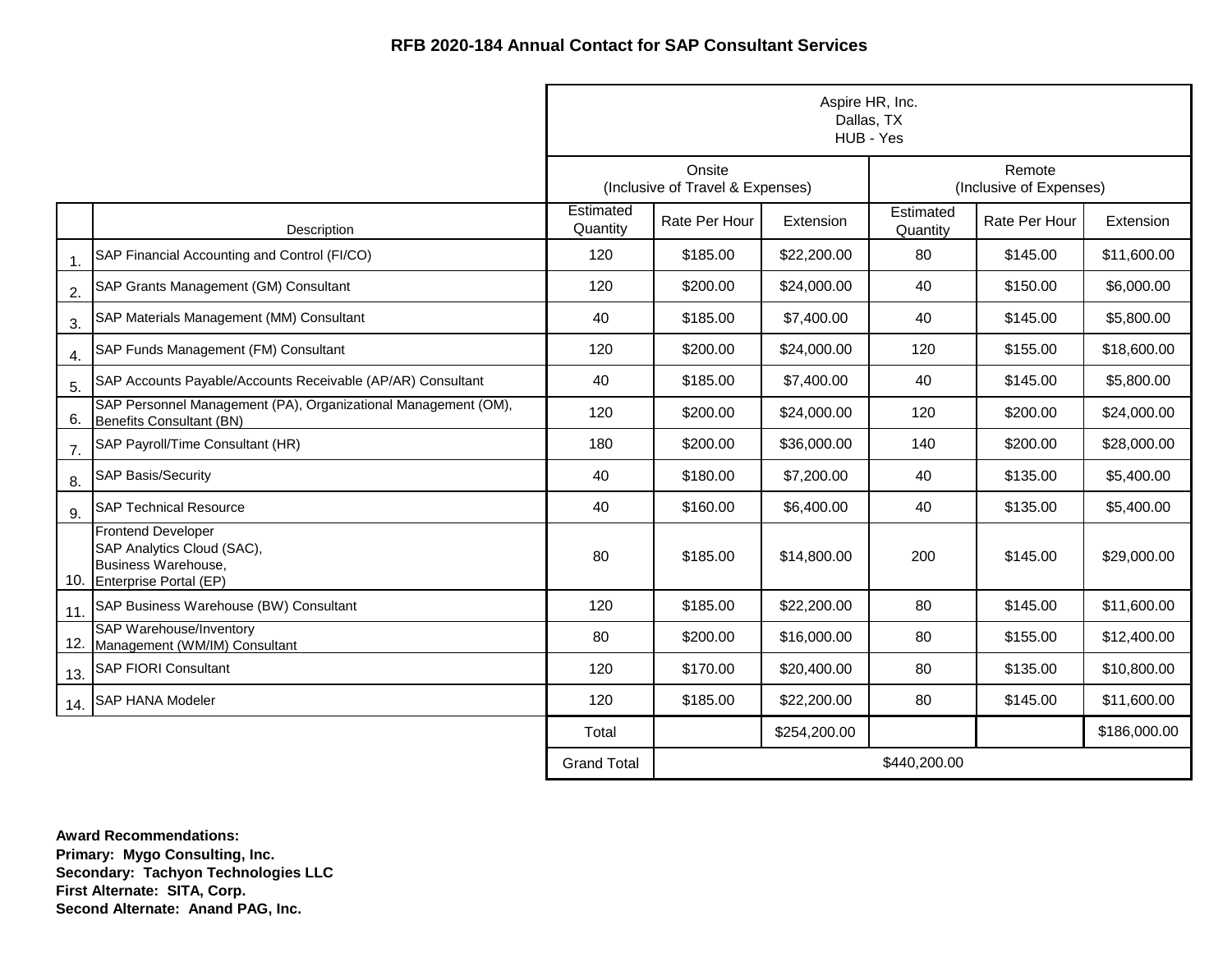|                |                                                                                                              | CSI IT, LLC<br>Jacksonville, FL<br>HUB - No |                                            |              |                       |                                   |              |
|----------------|--------------------------------------------------------------------------------------------------------------|---------------------------------------------|--------------------------------------------|--------------|-----------------------|-----------------------------------|--------------|
|                |                                                                                                              |                                             | Onsite<br>(Inclusive of Travel & Expenses) |              |                       | Remote<br>(Inclusive of Expenses) |              |
|                | Description                                                                                                  | Estimated<br>Quantity                       | Rate Per Hour                              | Extension    | Estimated<br>Quantity | Rate Per Hour                     | Extension    |
| $\mathbf{1}$ . | SAP Financial Accounting and Control (FI/CO)                                                                 | 120                                         | \$110.00                                   | \$13,200.00  | 80                    | \$110.00                          | \$8,800.00   |
| 2.             | SAP Grants Management (GM) Consultant                                                                        | 120                                         | \$120.00                                   | \$14,400.00  | 40                    | \$120.00                          | \$4,800.00   |
| 3.             | SAP Materials Management (MM) Consultant                                                                     | 40                                          | \$110.00                                   | \$4,400.00   | 40                    | \$110.00                          | \$4,400.00   |
| 4.             | SAP Funds Management (FM) Consultant                                                                         | 120                                         | \$120.00                                   | \$14,400.00  | 120                   | \$120.00                          | \$14,400.00  |
| 5.             | SAP Accounts Payable/Accounts Receivable (AP/AR) Consultant                                                  | 40                                          | \$110.00                                   | \$4,400.00   | 40                    | \$110.00                          | \$4,400.00   |
| 6.             | SAP Personnel Management (PA), Organizational Management (OM),<br>Benefits Consultant (BN)                   | 120                                         | \$115.00                                   | \$13,800.00  | 120                   | \$115.00                          | \$13,800.00  |
| 7.             | SAP Payroll/Time Consultant (HR)                                                                             | 180                                         | \$110.00                                   | \$19,800.00  | 140                   | \$110.00                          | \$15,400.00  |
| 8.             | <b>SAP Basis/Security</b>                                                                                    | 40                                          | \$110.00                                   | \$4,400.00   | 40                    | \$110.00                          | \$4,400.00   |
| 9.             | <b>SAP Technical Resource</b>                                                                                | 40                                          | \$120.00                                   | \$4,800.00   | 40                    | \$120.00                          | \$4,800.00   |
|                | <b>Frontend Developer</b><br>SAP Analytics Cloud (SAC),<br>Business Warehouse,<br>10. Enterprise Portal (EP) | 80                                          | \$125.00                                   | \$10,000.00  | 200                   | \$125.00                          | \$25,000.00  |
| 11.            | SAP Business Warehouse (BW) Consultant                                                                       | 120                                         | \$110.00                                   | \$13,200.00  | 80                    | \$110.00                          | \$8,800.00   |
|                | <b>SAP Warehouse/Inventory</b><br>12. Management (WM/IM) Consultant                                          | 80                                          | \$115.00                                   | \$9,200.00   | 80                    | \$115.00                          | \$9,200.00   |
| 13.            | <b>SAP FIORI Consultant</b>                                                                                  | 120                                         | \$125.00                                   | \$15,000.00  | 80                    | \$125.00                          | \$10,000.00  |
| 14.            | <b>SAP HANA Modeler</b>                                                                                      | 120                                         | \$125.00                                   | \$15,000.00  | 80                    | \$125.00                          | \$10,000.00  |
|                |                                                                                                              | Total                                       |                                            | \$156,000.00 |                       |                                   | \$138,200.00 |
|                |                                                                                                              | <b>Grand Total</b>                          |                                            |              | \$294,200.00          |                                   |              |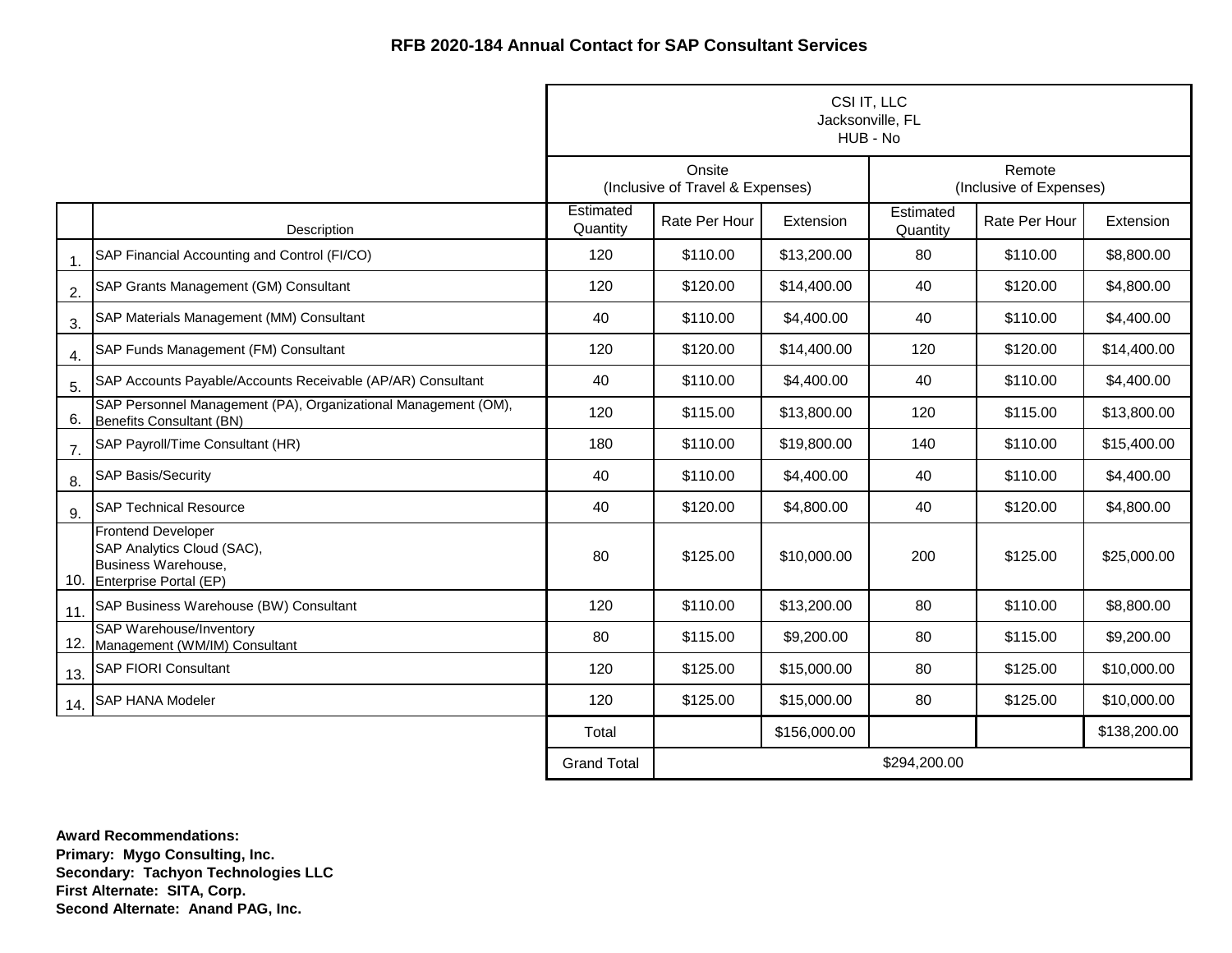|                |                                                                                                              | Dickinson & Associates, Inc.<br>Chicago, IL<br>HUB - No |                                            |              |                       |                                   |              |  |
|----------------|--------------------------------------------------------------------------------------------------------------|---------------------------------------------------------|--------------------------------------------|--------------|-----------------------|-----------------------------------|--------------|--|
|                |                                                                                                              |                                                         | Onsite<br>(Inclusive of Travel & Expenses) |              |                       | Remote<br>(Inclusive of Expenses) |              |  |
|                | Description                                                                                                  | Estimated<br>Quantity                                   | Rate Per Hour                              | Extension    | Estimated<br>Quantity | Rate Per Hour                     | Extension    |  |
| $\mathbf{1}$ . | SAP Financial Accounting and Control (FI/CO)                                                                 | 120                                                     | \$192.00                                   | \$23,040.00  | 80                    | \$155.00                          | \$12,400.00  |  |
| 2.             | SAP Grants Management (GM) Consultant                                                                        | 120                                                     | \$212.00                                   | \$25,440.00  | 40                    | \$175.00                          | \$7,000.00   |  |
| 3.             | SAP Materials Management (MM) Consultant                                                                     | 40                                                      | \$192.00                                   | \$7,680.00   | 40                    | \$155.00                          | \$6,200.00   |  |
| 4.             | SAP Funds Management (FM) Consultant                                                                         | 120                                                     | \$212.00                                   | \$25,440.00  | 120                   | \$175.00                          | \$21,000.00  |  |
| 5.             | SAP Accounts Payable/Accounts Receivable (AP/AR) Consultant                                                  | 40                                                      | \$192.00                                   | \$7,680.00   | 40                    | \$155.00                          | \$6,200.00   |  |
| 6.             | SAP Personnel Management (PA), Organizational Management (OM),<br>Benefits Consultant (BN)                   | 120                                                     | \$212.00                                   | \$25,440.00  | 120                   | \$175.00                          | \$21,000.00  |  |
| 7.             | SAP Payroll/Time Consultant (HR)                                                                             | 180                                                     | \$212.00                                   | \$38,160.00  | 140                   | \$175.00                          | \$24,500.00  |  |
| 8.             | <b>SAP Basis/Security</b>                                                                                    | 40                                                      | \$192.00                                   | \$7,680.00   | 40                    | \$155.00                          | \$6,200.00   |  |
| 9.             | <b>SAP Technical Resource</b>                                                                                | 40                                                      | \$192.00                                   | \$7,680.00   | 40                    | \$155.00                          | \$6,200.00   |  |
|                | <b>Frontend Developer</b><br>SAP Analytics Cloud (SAC),<br>Business Warehouse,<br>10. Enterprise Portal (EP) | 80                                                      | \$192.00                                   | \$15,360.00  | 200                   | \$155.00                          | \$31,000.00  |  |
| 11.            | SAP Business Warehouse (BW) Consultant                                                                       | 120                                                     | \$192.00                                   | \$23,040.00  | 80                    | \$155.00                          | \$12,400.00  |  |
|                | <b>SAP Warehouse/Inventory</b><br>12. Management (WM/IM) Consultant                                          | 80                                                      | \$192.00                                   | \$15,360.00  | 80                    | \$155.00                          | \$12,400.00  |  |
| 13.            | <b>SAP FIORI Consultant</b>                                                                                  | 120                                                     | \$192.00                                   | \$23,040.00  | 80                    | \$155.00                          | \$12,400.00  |  |
|                | 14. SAP HANA Modeler                                                                                         | 120                                                     | \$192.00                                   | \$23,040.00  | 80                    | \$155.00                          | \$12,400.00  |  |
|                |                                                                                                              | Total                                                   |                                            | \$268,080.00 |                       |                                   | \$191,300.00 |  |
|                |                                                                                                              | <b>Grand Total</b>                                      |                                            |              | \$459,380.00          |                                   |              |  |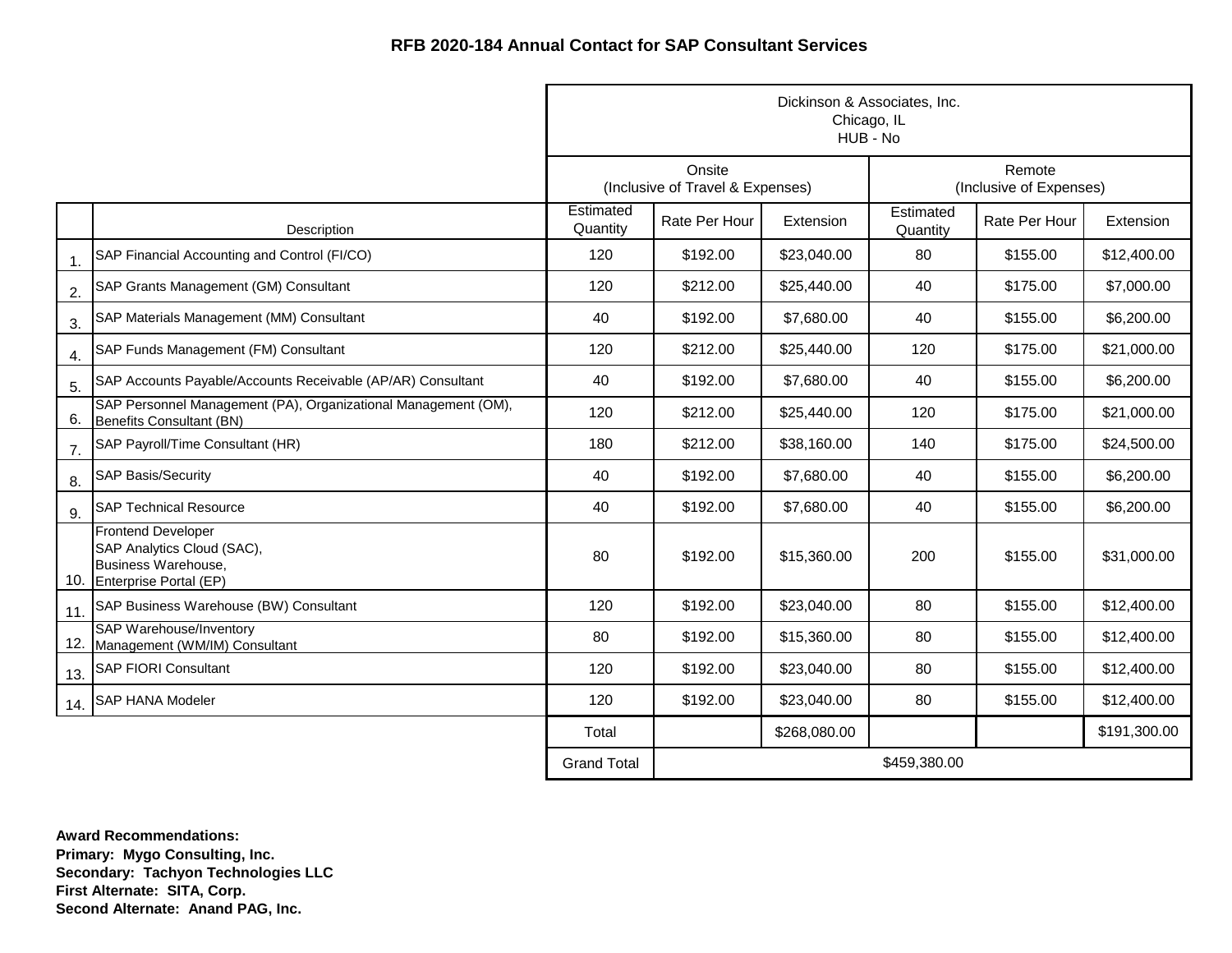|                |                                                                                                              | Labyrinth Solutions, Inc. d/b/a LSI Consulting<br>Waltham, MA<br>HUB - No |                                            |              |                       |                                   |              |  |
|----------------|--------------------------------------------------------------------------------------------------------------|---------------------------------------------------------------------------|--------------------------------------------|--------------|-----------------------|-----------------------------------|--------------|--|
|                |                                                                                                              |                                                                           | Onsite<br>(Inclusive of Travel & Expenses) |              |                       | Remote<br>(Inclusive of Expenses) |              |  |
|                | Description                                                                                                  | Estimated<br>Quantity                                                     | Rate Per Hour                              | Extension    | Estimated<br>Quantity | Rate Per Hour                     | Extension    |  |
| $\mathbf{1}$ . | SAP Financial Accounting and Control (FI/CO)                                                                 | 120                                                                       | \$115.00                                   | \$13,800.00  | 80                    | \$90.00                           | \$7,200.00   |  |
| 2.             | SAP Grants Management (GM) Consultant                                                                        | 120                                                                       | \$115.00                                   | \$13,800.00  | 40                    | \$90.00                           | \$3,600.00   |  |
| 3.             | SAP Materials Management (MM) Consultant                                                                     | 40                                                                        | \$115.00                                   | \$4,600.00   | 40                    | \$90.00                           | \$3,600.00   |  |
| 4.             | SAP Funds Management (FM) Consultant                                                                         | 120                                                                       | \$115.00                                   | \$13,800.00  | 120                   | \$90.00                           | \$10,800.00  |  |
| 5.             | SAP Accounts Payable/Accounts Receivable (AP/AR) Consultant                                                  | 40                                                                        | \$115.00                                   | \$4,600.00   | 40                    | \$90.00                           | \$3,600.00   |  |
| 6.             | SAP Personnel Management (PA), Organizational Management (OM),<br>Benefits Consultant (BN)                   | 120                                                                       | \$115.00                                   | \$13,800.00  | 120                   | \$90.00                           | \$10,800.00  |  |
| 7.             | SAP Payroll/Time Consultant (HR)                                                                             | 180                                                                       | \$115.00                                   | \$20,700.00  | 140                   | \$90.00                           | \$12,600.00  |  |
| 8.             | <b>SAP Basis/Security</b>                                                                                    | 40                                                                        | \$100.00                                   | \$4,000.00   | 40                    | \$85.00                           | \$3,400.00   |  |
| 9.             | <b>SAP Technical Resource</b>                                                                                | 40                                                                        | \$95.00                                    | \$3,800.00   | 40                    | \$95.00                           | \$3,800.00   |  |
|                | <b>Frontend Developer</b><br>SAP Analytics Cloud (SAC),<br>Business Warehouse,<br>10. Enterprise Portal (EP) | 80                                                                        | \$95.00                                    | \$7,600.00   | 200                   | \$80.00                           | \$16,000.00  |  |
| 11.            | SAP Business Warehouse (BW) Consultant                                                                       | 120                                                                       | \$115.00                                   | \$13,800.00  | 80                    | \$85.00                           | \$6,800.00   |  |
|                | <b>SAP Warehouse/Inventory</b><br>12. Management (WM/IM) Consultant                                          | 80                                                                        | \$115.00                                   | \$9,200.00   | 80                    | \$90.00                           | \$7,200.00   |  |
| 13.            | <b>SAP FIORI Consultant</b>                                                                                  | 120                                                                       | \$115.00                                   | \$13,800.00  | 80                    | \$75.00                           | \$6,000.00   |  |
| 14.            | <b>SAP HANA Modeler</b>                                                                                      | 120                                                                       | \$115.00                                   | \$13,800.00  | 80                    | \$85.00                           | \$6,800.00   |  |
|                |                                                                                                              | Total                                                                     |                                            | \$151,100.00 |                       |                                   | \$102,200.00 |  |
|                |                                                                                                              | <b>Grand Total</b>                                                        |                                            |              | \$253,300.00          |                                   |              |  |

**Award Recommendations: Primary: Mygo Consulting, Inc. Secondary: Tachyon Technologies LLC First Alternate: SITA, Corp. Second Alternate: Anand PAG, Inc.**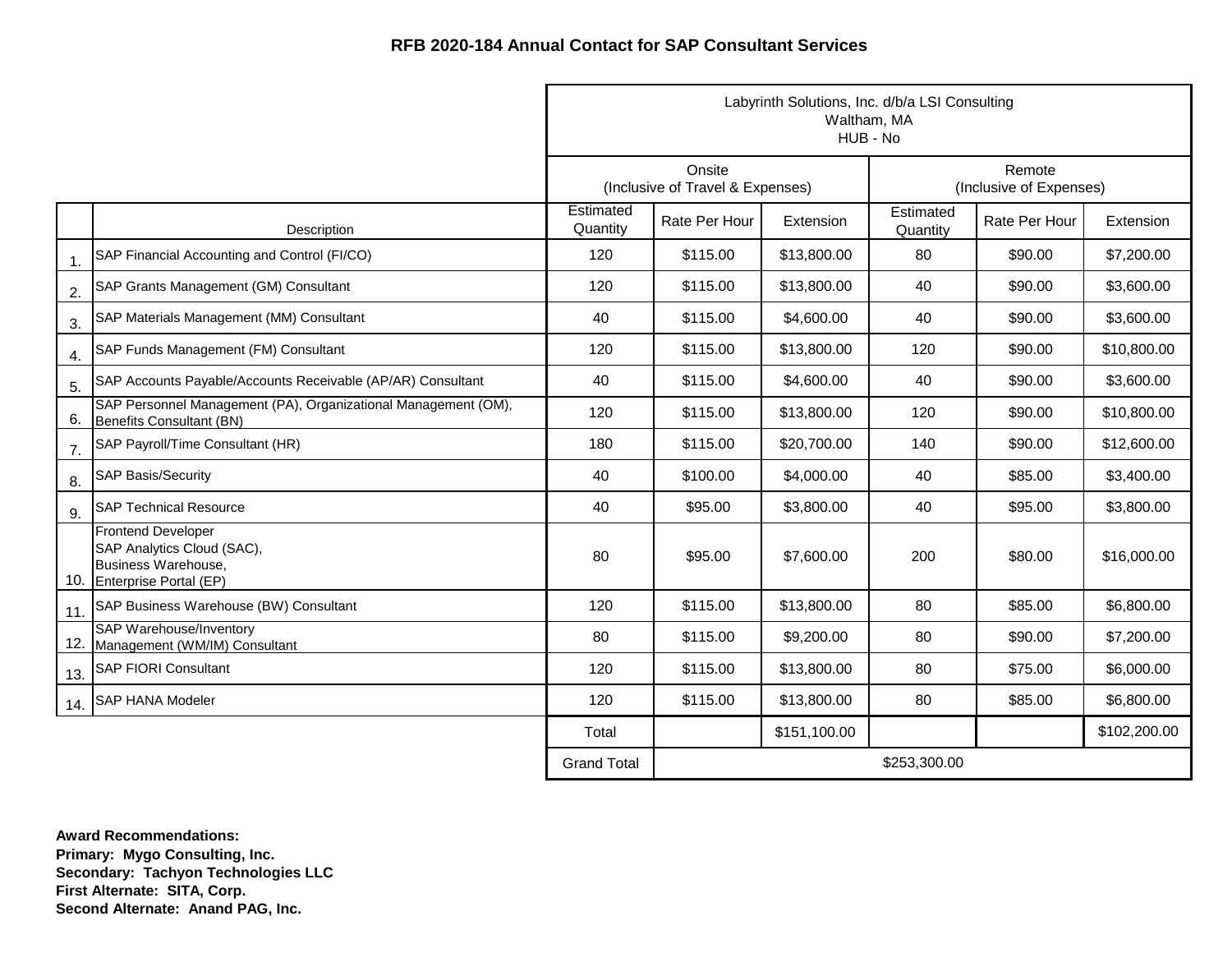|                |                                                                                                              |                       | McKinsol Consulting, Inc.<br>Edison, NJ<br>HUB - Yes |              |                       |                                   |             |  |  |
|----------------|--------------------------------------------------------------------------------------------------------------|-----------------------|------------------------------------------------------|--------------|-----------------------|-----------------------------------|-------------|--|--|
|                |                                                                                                              |                       | Onsite<br>(Inclusive of Travel & Expenses)           |              |                       | Remote<br>(Inclusive of Expenses) |             |  |  |
|                | Description                                                                                                  | Estimated<br>Quantity | Rate Per Hour                                        | Extension    | Estimated<br>Quantity | Rate Per Hour                     | Extension   |  |  |
| $\mathbf{1}$ . | SAP Financial Accounting and Control (FI/CO)                                                                 | 120                   | \$95.00                                              | \$11,400.00  | 80                    | \$75.00                           | \$6,000.00  |  |  |
| 2.             | SAP Grants Management (GM) Consultant                                                                        | 120                   | \$95.00                                              | \$11,400.00  | 40                    | \$75.00                           | \$3,000.00  |  |  |
| 3.             | SAP Materials Management (MM) Consultant                                                                     | 40                    | \$95.00                                              | \$3,800.00   | 40                    | \$75.00                           | \$3,000.00  |  |  |
| 4.             | SAP Funds Management (FM) Consultant                                                                         | 120                   | \$95.00                                              | \$11,400.00  | 120                   | \$75.00                           | \$9,000.00  |  |  |
| 5.             | SAP Accounts Payable/Accounts Receivable (AP/AR) Consultant                                                  | 40                    | \$95.00                                              | \$3,800.00   | 40                    | \$75.00                           | \$3,000.00  |  |  |
| 6.             | SAP Personnel Management (PA), Organizational Management (OM),<br>Benefits Consultant (BN)                   | 120                   | \$95.00                                              | \$11,400.00  | 120                   | \$75.00                           | \$9,000.00  |  |  |
| 7.             | SAP Payroll/Time Consultant (HR)                                                                             | 180                   | \$95.00                                              | \$17,100.00  | 140                   | \$75.00                           | \$10,500.00 |  |  |
| 8.             | <b>SAP Basis/Security</b>                                                                                    | 40                    | \$95.00                                              | \$3,800.00   | 40                    | \$75.00                           | \$3,000.00  |  |  |
| 9.             | <b>SAP Technical Resource</b>                                                                                | 40                    | \$85.00                                              | \$3,400.00   | 40                    | \$75.00                           | \$3,000.00  |  |  |
|                | <b>Frontend Developer</b><br>SAP Analytics Cloud (SAC),<br>Business Warehouse,<br>10. Enterprise Portal (EP) | 80                    | \$95.00                                              | \$7,600.00   | 200                   | \$75.00                           | \$15,000.00 |  |  |
| 11.            | SAP Business Warehouse (BW) Consultant                                                                       | 120                   | \$85.00                                              | \$10,200.00  | 80                    | \$75.00                           | \$6,000.00  |  |  |
| 12.            | SAP Warehouse/Inventory<br>Management (WM/IM) Consultant                                                     | 80                    | \$95.00                                              | \$7,600.00   | 80                    | \$75.00                           | \$6,000.00  |  |  |
| 13.            | <b>SAP FIORI Consultant</b>                                                                                  | 120                   | \$95.00                                              | \$11,400.00  | 80                    | \$75.00                           | \$6,000.00  |  |  |
| 14.            | <b>SAP HANA Modeler</b>                                                                                      | 120                   | \$95.00                                              | \$11,400.00  | 80                    | \$75.00                           | \$6,000.00  |  |  |
|                |                                                                                                              | Total                 |                                                      | \$125,700.00 |                       |                                   | \$88,500.00 |  |  |
|                |                                                                                                              | <b>Grand Total</b>    |                                                      |              | \$214,200.00          |                                   |             |  |  |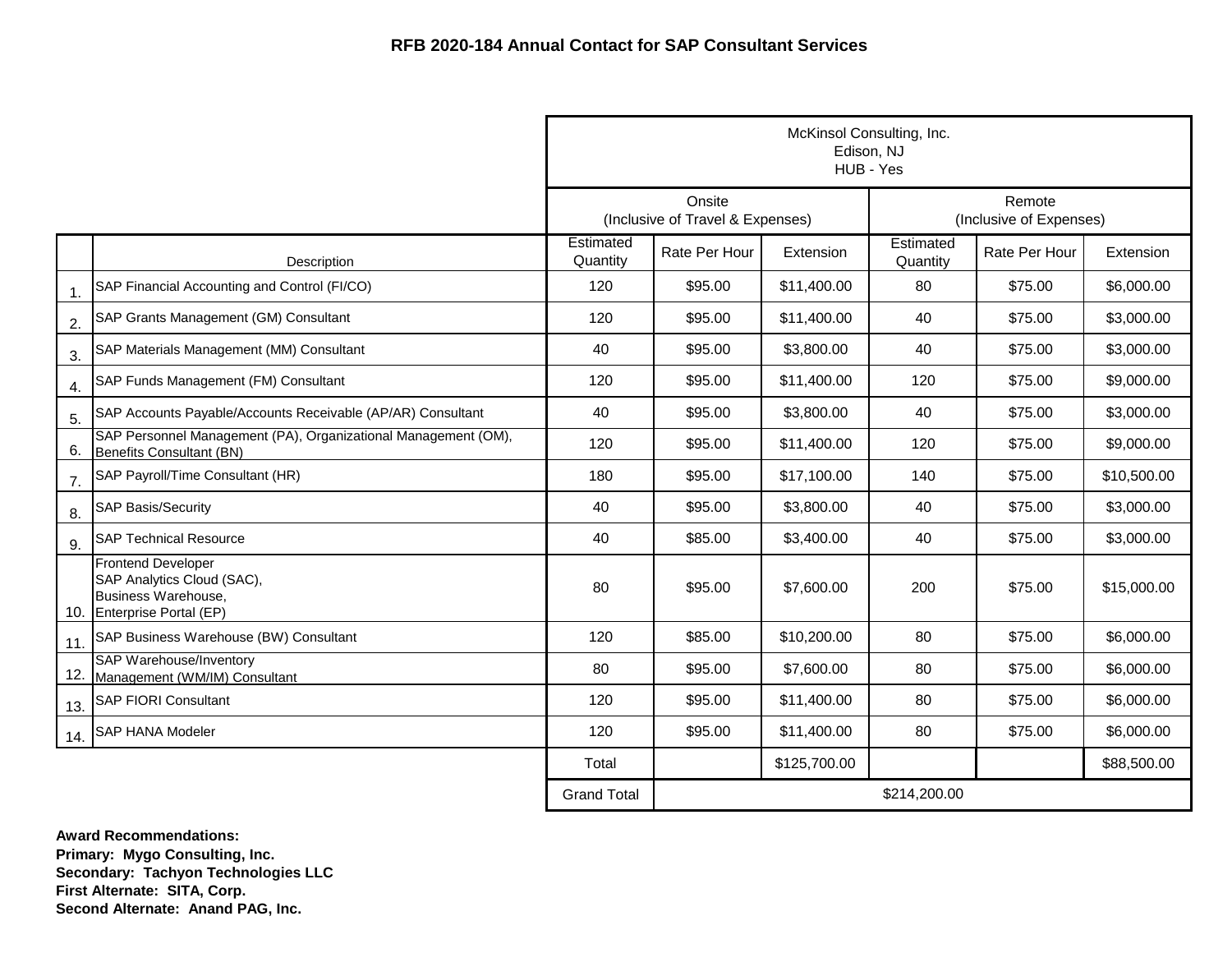|                |                                                                                                              | Miracle Software Systems<br>Novi, MI<br>HUB - Yes |                                            |              |                       |                                   |              |  |
|----------------|--------------------------------------------------------------------------------------------------------------|---------------------------------------------------|--------------------------------------------|--------------|-----------------------|-----------------------------------|--------------|--|
|                |                                                                                                              |                                                   | Onsite<br>(Inclusive of Travel & Expenses) |              |                       | Remote<br>(Inclusive of Expenses) |              |  |
|                | Description                                                                                                  | Estimated<br>Quantity                             | Rate Per Hour                              | Extension    | Estimated<br>Quantity | Rate Per Hour                     | Extension    |  |
| $\mathbf{1}$ . | SAP Financial Accounting and Control (FI/CO)                                                                 | 120                                               | \$99.00                                    | \$11,880.00  | 80                    | \$89.00                           | \$7,120.00   |  |
| 2.             | SAP Grants Management (GM) Consultant                                                                        | 120                                               | \$119.00                                   | \$14,280.00  | 40                    | \$109.00                          | \$4,360.00   |  |
| 3.             | SAP Materials Management (MM) Consultant                                                                     | 40                                                | \$99.00                                    | \$3,960.00   | 40                    | \$89.00                           | \$3,560.00   |  |
| 4.             | SAP Funds Management (FM) Consultant                                                                         | 120                                               | \$119.00                                   | \$14,280.00  | 120                   | \$109.00                          | \$13,080.00  |  |
| 5.             | SAP Accounts Payable/Accounts Receivable (AP/AR) Consultant                                                  | 40                                                | \$99.00                                    | \$3,960.00   | 40                    | \$89.00                           | \$3,560.00   |  |
| 6.             | SAP Personnel Management (PA), Organizational Management (OM),<br>Benefits Consultant (BN)                   | 120                                               | \$99.00                                    | \$11,880.00  | 120                   | \$89.00                           | \$10,680.00  |  |
| 7.             | SAP Payroll/Time Consultant (HR)                                                                             | 180                                               | \$99.00                                    | \$17,820.00  | 140                   | \$89.00                           | \$12,460.00  |  |
| 8.             | <b>SAP Basis/Security</b>                                                                                    | 40                                                | \$89.00                                    | \$3,560.00   | 40                    | \$79.00                           | \$3,160.00   |  |
| 9.             | <b>SAP Technical Resource</b>                                                                                | 40                                                | \$89.00                                    | \$3,560.00   | 40                    | \$79.00                           | \$3,160.00   |  |
|                | <b>Frontend Developer</b><br>SAP Analytics Cloud (SAC),<br>Business Warehouse,<br>10. Enterprise Portal (EP) | 80                                                | \$99.00                                    | \$7,920.00   | 200                   | \$89.00                           | \$17,800.00  |  |
| 11.            | SAP Business Warehouse (BW) Consultant                                                                       | 120                                               | \$99.00                                    | \$11,880.00  | 80                    | \$89.00                           | \$7,120.00   |  |
|                | <b>SAP Warehouse/Inventory</b><br>12. Management (WM/IM) Consultant                                          | 80                                                | \$99.00                                    | \$7,920.00   | 80                    | \$89.00                           | \$7,120.00   |  |
| 13.            | <b>SAP FIORI Consultant</b>                                                                                  | 120                                               | \$89.00                                    | \$10,680.00  | 80                    | \$79.00                           | \$6,320.00   |  |
| 14.            | <b>SAP HANA Modeler</b>                                                                                      | 120                                               | \$99.00                                    | \$11,880.00  | 80                    | \$89.00                           | \$7,120.00   |  |
|                |                                                                                                              | Total                                             |                                            | \$135,460.00 |                       |                                   | \$106,620.00 |  |
|                |                                                                                                              | <b>Grand Total</b>                                |                                            |              | \$242,080.00          |                                   |              |  |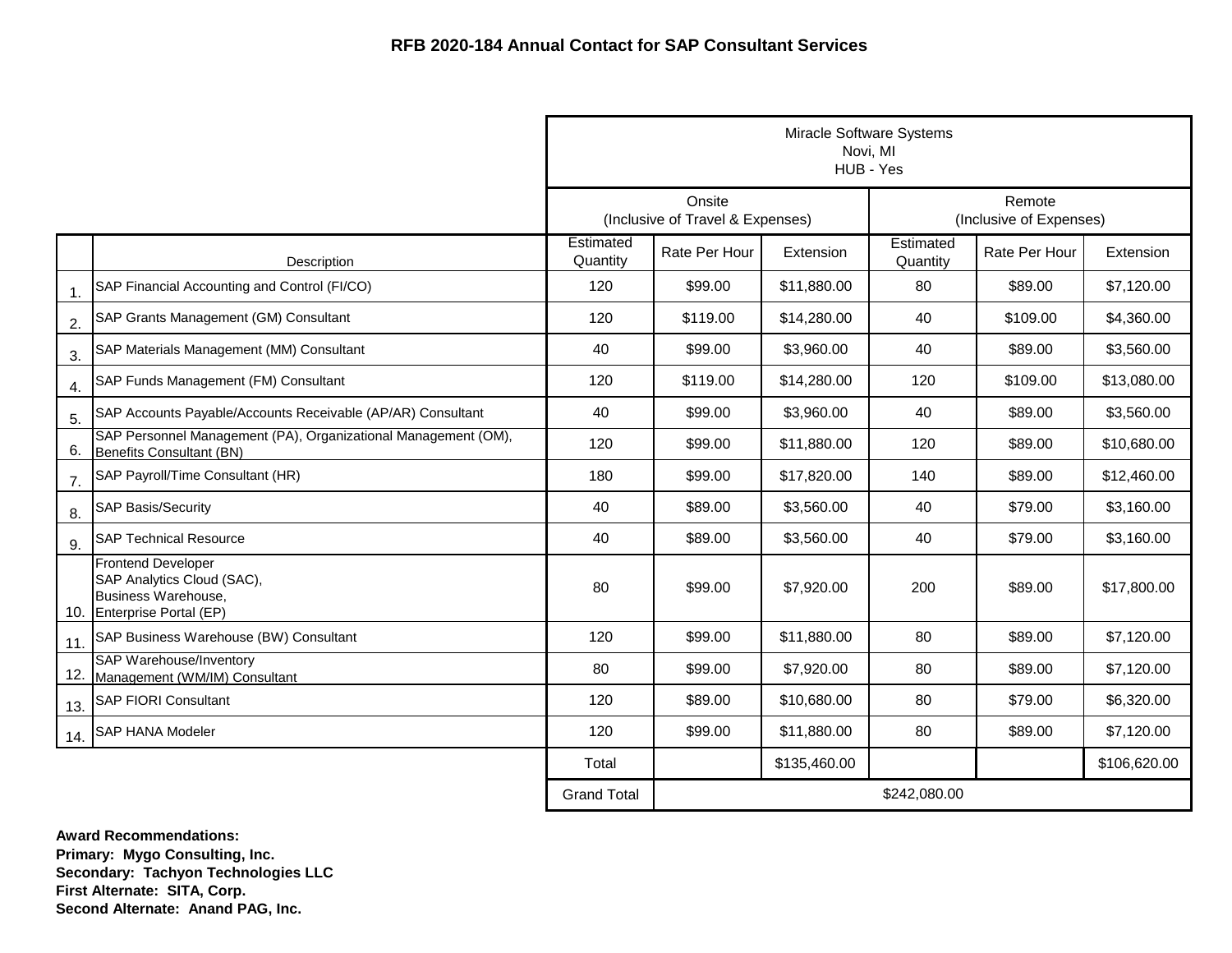|                |                                                                                                              | <b>MOURI Tech LLC</b><br>Dallas, TX<br>HUB - Yes |                                            |              |                       |                                   |             |  |
|----------------|--------------------------------------------------------------------------------------------------------------|--------------------------------------------------|--------------------------------------------|--------------|-----------------------|-----------------------------------|-------------|--|
|                |                                                                                                              |                                                  | Onsite<br>(Inclusive of Travel & Expenses) |              |                       | Remote<br>(Inclusive of Expenses) |             |  |
|                | Description                                                                                                  | Estimated<br>Quantity                            | Rate Per Hour                              | Extension    | Estimated<br>Quantity | Rate Per Hour                     | Extension   |  |
| $\mathbf{1}$ . | SAP Financial Accounting and Control (FI/CO)                                                                 | 120                                              | \$90.00                                    | \$10,800.00  | 80                    | \$50.00                           | \$4,000.00  |  |
| 2.             | SAP Grants Management (GM) Consultant                                                                        | 120                                              | \$105.00                                   | \$12,600.00  | 40                    | \$60.00                           | \$2,400.00  |  |
| 3.             | SAP Materials Management (MM) Consultant                                                                     | 40                                               | \$80.00                                    | \$3,200.00   | 40                    | \$45.00                           | \$1,800.00  |  |
| 4.             | SAP Funds Management (FM) Consultant                                                                         | 120                                              | \$105.00                                   | \$12,600.00  | 120                   | \$60.00                           | \$7,200.00  |  |
| 5.             | SAP Accounts Payable/Accounts Receivable (AP/AR) Consultant                                                  | 40                                               | \$85.00                                    | \$3,400.00   | 40                    | \$48.00                           | \$1,920.00  |  |
| 6.             | SAP Personnel Management (PA), Organizational Management (OM),<br>Benefits Consultant (BN)                   | 120                                              | \$85.00                                    | \$10,200.00  | 120                   | \$47.00                           | \$5,640.00  |  |
| 7.             | SAP Payroll/Time Consultant (HR)                                                                             | 180                                              | \$90.00                                    | \$16,200.00  | 140                   | \$50.00                           | \$7,000.00  |  |
| 8.             | <b>SAP Basis/Security</b>                                                                                    | 40                                               | \$80.00                                    | \$3,200.00   | 40                    | \$40.00                           | \$1,600.00  |  |
| 9.             | <b>SAP Technical Resource</b>                                                                                | 40                                               | \$70.00                                    | \$2,800.00   | 40                    | \$40.00                           | \$1,600.00  |  |
|                | <b>Frontend Developer</b><br>SAP Analytics Cloud (SAC),<br>Business Warehouse,<br>10. Enterprise Portal (EP) | 80                                               | \$70.00                                    | \$5,600.00   | 200                   | \$40.00                           | \$8,000.00  |  |
| 11.            | SAP Business Warehouse (BW) Consultant                                                                       | 120                                              | \$80.00                                    | \$9,600.00   | 80                    | \$40.00                           | \$3,200.00  |  |
|                | <b>SAP Warehouse/Inventory</b><br>12. Management (WM/IM) Consultant                                          | 80                                               | \$80.00                                    | \$6,400.00   | 80                    | \$40.00                           | \$3,200.00  |  |
| 13.            | <b>SAP FIORI Consultant</b>                                                                                  | 120                                              | \$75.00                                    | \$9,000.00   | 80                    | \$40.00                           | \$3,200.00  |  |
| 14.            | <b>SAP HANA Modeler</b>                                                                                      | 120                                              | \$85.00                                    | \$10,200.00  | 80                    | \$42.00                           | \$3,360.00  |  |
|                |                                                                                                              | Total                                            |                                            | \$115,800.00 |                       |                                   | \$54,120.00 |  |
|                |                                                                                                              | <b>Grand Total</b>                               | \$169,920.00                               |              |                       |                                   |             |  |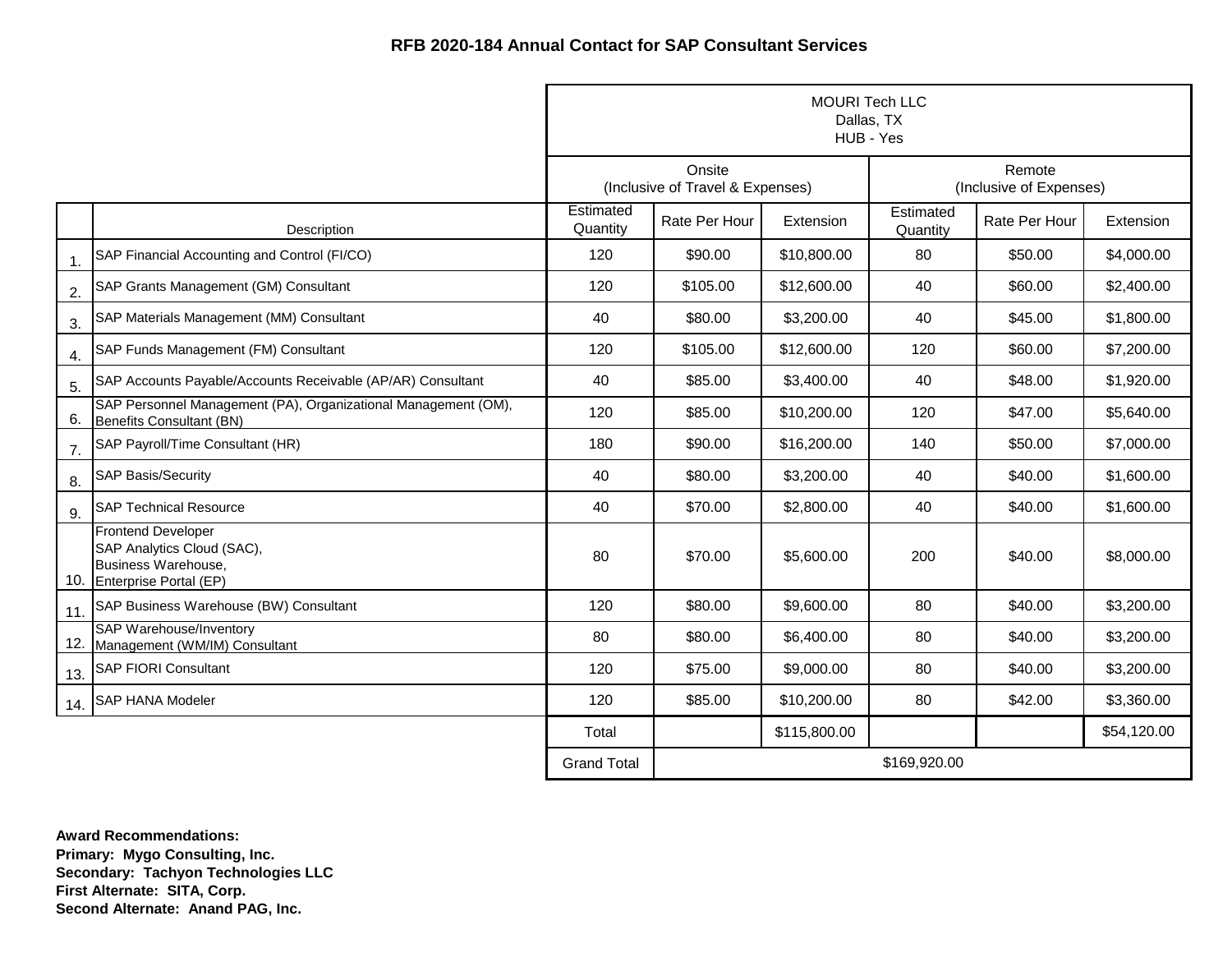|                |                                                                                                              | Virtue Serve LLC<br>Irving, TX<br>HUB - Yes |                                            |              |                       |                                   |              |
|----------------|--------------------------------------------------------------------------------------------------------------|---------------------------------------------|--------------------------------------------|--------------|-----------------------|-----------------------------------|--------------|
|                |                                                                                                              |                                             | Onsite<br>(Inclusive of Travel & Expenses) |              |                       | Remote<br>(Inclusive of Expenses) |              |
|                | Description                                                                                                  | Estimated<br>Quantity                       | Rate Per Hour                              | Extension    | Estimated<br>Quantity | Rate Per Hour                     | Extension    |
| $\mathbf{1}$ . | SAP Financial Accounting and Control (FI/CO)                                                                 | 120                                         | \$98.00                                    | \$11,760.00  | 80                    | \$93.00                           | \$7,440.00   |
| 2.             | SAP Grants Management (GM) Consultant                                                                        | 120                                         | \$109.00                                   | \$13,080.00  | 40                    | \$104.00                          | \$4,160.00   |
| 3.             | SAP Materials Management (MM) Consultant                                                                     | 40                                          | \$98.00                                    | \$3,920.00   | 40                    | \$93.00                           | \$3,720.00   |
| 4.             | SAP Funds Management (FM) Consultant                                                                         | 120                                         | \$98.00                                    | \$11,760.00  | 120                   | \$93.00                           | \$11,160.00  |
| 5.             | SAP Accounts Payable/Accounts Receivable (AP/AR) Consultant                                                  | 40                                          | \$98.00                                    | \$3,920.00   | 40                    | \$93.00                           | \$3,720.00   |
| 6.             | SAP Personnel Management (PA), Organizational Management (OM),<br>Benefits Consultant (BN)                   | 120                                         | \$98.00                                    | \$11,760.00  | 120                   | \$93.00                           | \$11,160.00  |
| 7.             | SAP Payroll/Time Consultant (HR)                                                                             | 180                                         | \$98.00                                    | \$17,640.00  | 140                   | \$93.00                           | \$13,020.00  |
| 8.             | <b>SAP Basis/Security</b>                                                                                    | 40                                          | \$88.00                                    | \$3,520.00   | 40                    | \$83.00                           | \$3,320.00   |
| 9.             | <b>SAP Technical Resource</b>                                                                                | 40                                          | \$88.00                                    | \$3,520.00   | 40                    | \$83.00                           | \$3,320.00   |
|                | <b>Frontend Developer</b><br>SAP Analytics Cloud (SAC),<br>Business Warehouse,<br>10. Enterprise Portal (EP) | 80                                          | \$88.00                                    | \$7,040.00   | 200                   | \$83.00                           | \$16,600.00  |
| 11.            | SAP Business Warehouse (BW) Consultant                                                                       | 120                                         | \$92.00                                    | \$11,040.00  | 80                    | \$87.00                           | \$6,960.00   |
|                | <b>SAP Warehouse/Inventory</b><br>12. Management (WM/IM) Consultant                                          | 80                                          | \$98.00                                    | \$7,840.00   | 80                    | \$93.00                           | \$7,440.00   |
| 13.            | <b>SAP FIORI Consultant</b>                                                                                  | 120                                         | \$92.00                                    | \$11,040.00  | 80                    | \$87.00                           | \$6,960.00   |
| 14.            | <b>SAP HANA Modeler</b>                                                                                      | 120                                         | \$92.00                                    | \$11,040.00  | 80                    | \$87.00                           | \$6,960.00   |
|                |                                                                                                              | Total                                       |                                            | \$128,880.00 |                       |                                   | \$105,940.00 |
|                |                                                                                                              | <b>Grand Total</b>                          |                                            |              | \$234,820.00          |                                   |              |

**Award Recommendations: Primary: Mygo Consulting, Inc. Secondary: Tachyon Technologies LLC First Alternate: SITA, Corp. Second Alternate: Anand PAG, Inc.**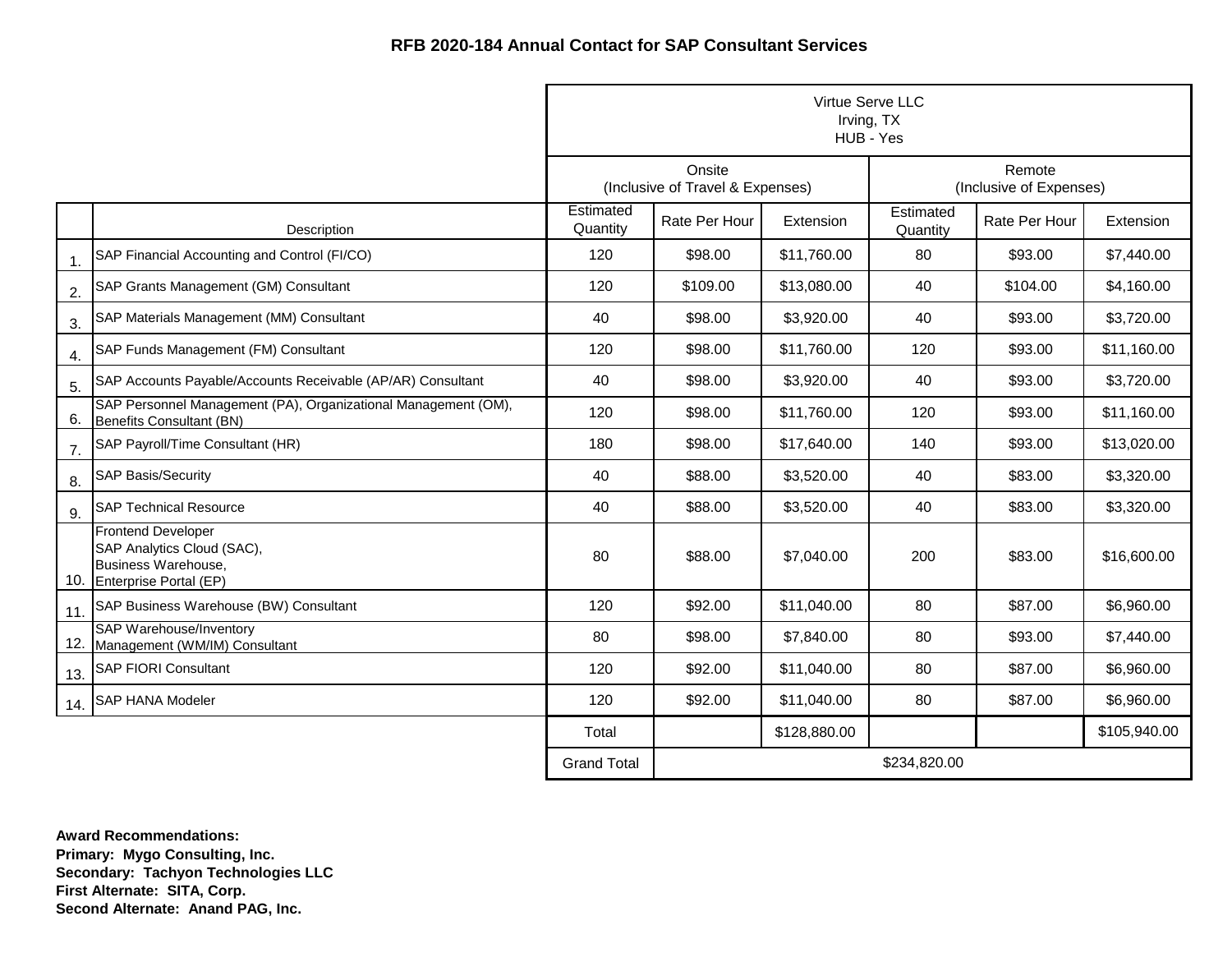|                |                                                                                                          |                              |                                                   | Primary                                                                   |                              |                                   |                  |  |
|----------------|----------------------------------------------------------------------------------------------------------|------------------------------|---------------------------------------------------|---------------------------------------------------------------------------|------------------------------|-----------------------------------|------------------|--|
|                |                                                                                                          |                              |                                                   | <b>Mygo Consulting, Inc.</b><br>Naperville, IL<br>HUB - Yes<br>COOP - Yes |                              |                                   |                  |  |
|                |                                                                                                          |                              | <b>Onsite</b><br>(Inclusive of Travel & Expenses) |                                                                           |                              | Remote<br>(Inclusive of Expenses) |                  |  |
|                | Description                                                                                              | <b>Estimated</b><br>Quantity | <b>Rate Per Hour</b>                              | <b>Extension</b>                                                          | <b>Estimated</b><br>Quantity | <b>Rate Per Hour</b>              | <b>Extension</b> |  |
| $\mathbf{1}$ . | SAP Financial Accounting and Control (FI/CO)                                                             | 120                          | \$80.00                                           | \$9,600.00                                                                | 80                           | \$35.00                           | \$2,800.00       |  |
| 2.             | SAP Grants Management (GM) Consultant                                                                    | 120                          | \$90.00                                           | \$10,800.00                                                               | 40                           | \$45.00                           | \$1,800.00       |  |
| 3.             | SAP Materials Management (MM) Consultant                                                                 | 40                           | \$80.00                                           | \$3,200.00                                                                | 40                           | \$35.00                           | \$1,400.00       |  |
| 4.             | SAP Funds Management (FM) Consultant                                                                     | 120                          | \$90.00                                           | \$10,800.00                                                               | 120                          | \$45.00                           | \$5,400.00       |  |
| 5.             | SAP Accounts Payable/Accounts Receivable (AP/AR) Consultant                                              | 40                           | \$80.00                                           | \$3,200.00                                                                | 40                           | \$35.00                           | \$1,400.00       |  |
| 6.             | SAP Personnel Management (PA), Organizational Management (OM),<br>Benefits Consultant (BN)               | 120                          | \$80.00                                           | \$9,600.00                                                                | 120                          | \$35.00                           | \$4,200.00       |  |
| 7.             | SAP Payroll/Time Consultant (HR)                                                                         | 180                          | \$80.00                                           | \$14,400.00                                                               | 140                          | \$35.00                           | \$4,900.00       |  |
| 8.             | <b>SAP Basis/Security</b>                                                                                | 40                           | \$75.00                                           | \$3,000.00                                                                | 40                           | \$35.00                           | \$1,400.00       |  |
| 9.             | <b>SAP Technical Resource</b>                                                                            | 40                           | \$75.00                                           | \$3,000.00                                                                | 40                           | \$35.00                           | \$1,400.00       |  |
| 10.            | <b>Frontend Developer</b><br>SAP Analytics Cloud (SAC),<br>Business Warehouse,<br>Enterprise Portal (EP) | 80                           | \$90.00                                           | \$7,200.00                                                                | 200                          | \$40.00                           | \$8,000.00       |  |
| 11.            | SAP Business Warehouse (BW) Consultant                                                                   | 120                          | \$75.00                                           | \$9,000.00                                                                | 80                           | \$30.00                           | \$2,400.00       |  |
|                | <b>SAP Warehouse/Inventory</b><br>12. Management (WM/IM) Consultant                                      | 80                           | \$75.00                                           | \$6,000.00                                                                | 80                           | \$30.00                           | \$2,400.00       |  |
| 13.            | <b>SAP FIORI Consultant</b>                                                                              | 120                          | \$75.00                                           | \$9,000.00                                                                | 80                           | \$30.00                           | \$2,400.00       |  |
| 14.            | <b>SAP HANA Modeler</b>                                                                                  | 120                          | \$75.00                                           | \$9,000.00                                                                | 80                           | \$30.00                           | \$2,400.00       |  |
|                |                                                                                                          | <b>Total</b>                 |                                                   | \$107,800.00                                                              |                              |                                   | \$42,300.00      |  |
|                |                                                                                                          | <b>Grand Total</b>           | \$150,100.00                                      |                                                                           |                              |                                   |                  |  |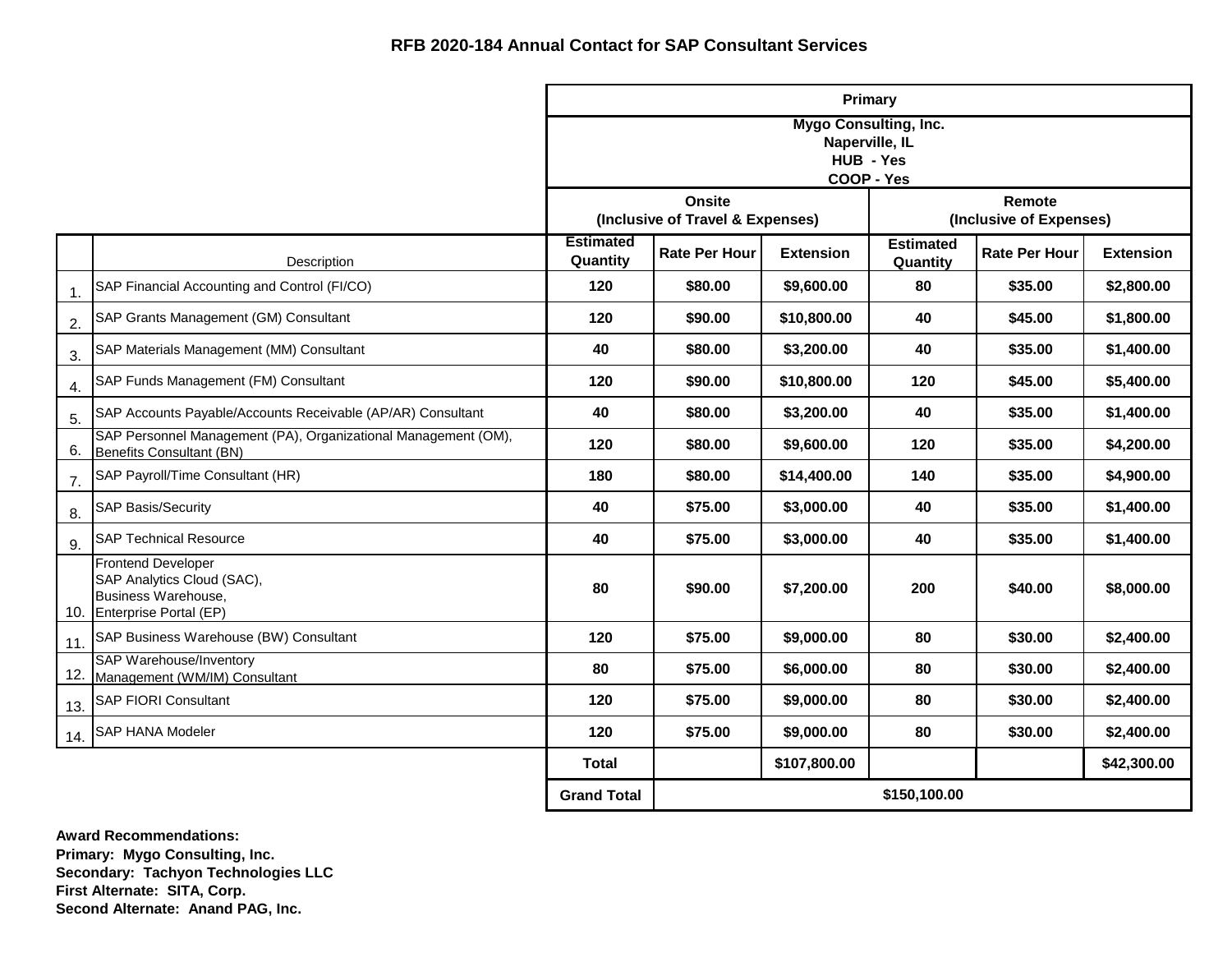|                |                                                                                                              | Phoenix Business, Inc. d/b/a Phoenix Business Consulting<br>Sarasota, FL<br>HUB - Yes |                                            |              |                       |                                   |             |  |
|----------------|--------------------------------------------------------------------------------------------------------------|---------------------------------------------------------------------------------------|--------------------------------------------|--------------|-----------------------|-----------------------------------|-------------|--|
|                |                                                                                                              |                                                                                       | Onsite<br>(Inclusive of Travel & Expenses) |              |                       | Remote<br>(Inclusive of Expenses) |             |  |
|                | Description                                                                                                  | Estimated<br>Quantity                                                                 | Rate Per Hour                              | Extension    | Estimated<br>Quantity | Rate Per Hour                     | Extension   |  |
| $\mathbf{1}$ . | SAP Financial Accounting and Control (FI/CO)                                                                 | 120                                                                                   | \$130.00                                   | \$15,600.00  | 80                    | \$75.00                           | \$6,000.00  |  |
| 2.             | SAP Grants Management (GM) Consultant                                                                        | 120                                                                                   | \$150.00                                   | \$18,000.00  | 40                    | \$75.00                           | \$3,000.00  |  |
| 3.             | SAP Materials Management (MM) Consultant                                                                     | 40                                                                                    | \$130.00                                   | \$5,200.00   | 40                    | \$75.00                           | \$3,000.00  |  |
| 4.             | SAP Funds Management (FM) Consultant                                                                         | 120                                                                                   | \$150.00                                   | \$18,000.00  | 120                   | \$75.00                           | \$9,000.00  |  |
| 5.             | SAP Accounts Payable/Accounts Receivable (AP/AR) Consultant                                                  | 40                                                                                    | \$130.00                                   | \$5,200.00   | 40                    | \$75.00                           | \$3,000.00  |  |
| 6.             | SAP Personnel Management (PA), Organizational Management (OM),<br>Benefits Consultant (BN)                   | 120                                                                                   | \$150.00                                   | \$18,000.00  | 120                   | \$75.00                           | \$9,000.00  |  |
| 7.             | SAP Payroll/Time Consultant (HR)                                                                             | 180                                                                                   | \$150.00                                   | \$27,000.00  | 140                   | \$75.00                           | \$10,500.00 |  |
| 8.             | <b>SAP Basis/Security</b>                                                                                    | 40                                                                                    | \$120.00                                   | \$4,800.00   | 40                    | \$50.00                           | \$2,000.00  |  |
| 9.             | <b>SAP Technical Resource</b>                                                                                | 40                                                                                    | \$120.00                                   | \$4,800.00   | 40                    | \$50.00                           | \$2,000.00  |  |
|                | <b>Frontend Developer</b><br>SAP Analytics Cloud (SAC),<br>Business Warehouse,<br>10. Enterprise Portal (EP) | 80                                                                                    | \$120.00                                   | \$9,600.00   | 200                   | \$50.00                           | \$10,000.00 |  |
| 11.            | SAP Business Warehouse (BW) Consultant                                                                       | 120                                                                                   | \$120.00                                   | \$14,400.00  | 80                    | \$50.00                           | \$4,000.00  |  |
|                | <b>SAP Warehouse/Inventory</b><br>12. Management (WM/IM) Consultant                                          | 80                                                                                    | \$120.00                                   | \$9,600.00   | 80                    | \$75.00                           | \$6,000.00  |  |
| 13.            | <b>SAP FIORI Consultant</b>                                                                                  | 120                                                                                   | \$120.00                                   | \$14,400.00  | 80                    | \$50.00                           | \$4,000.00  |  |
|                | 14. SAP HANA Modeler                                                                                         | 120                                                                                   | \$130.00                                   | \$15,600.00  | 80                    | \$50.00                           | \$4,000.00  |  |
|                |                                                                                                              | Total                                                                                 |                                            | \$180,200.00 |                       |                                   | \$75,500.00 |  |
|                |                                                                                                              | <b>Grand Total</b>                                                                    |                                            |              | \$255,700.00          |                                   |             |  |

**Award Recommendations: Primary: Mygo Consulting, Inc. Secondary: Tachyon Technologies LLC First Alternate: SITA, Corp. Second Alternate: Anand PAG, Inc.**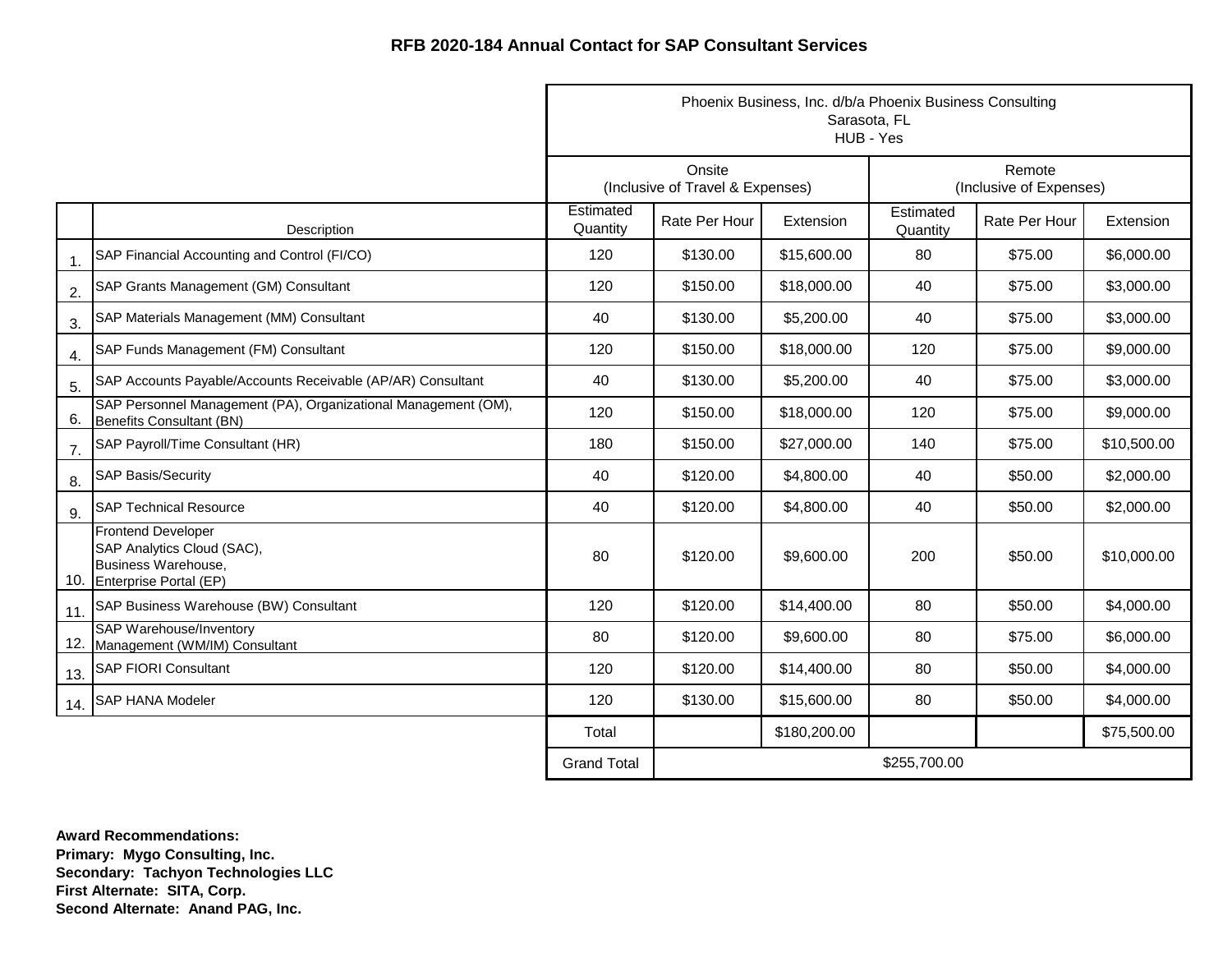|                |                                                                                                              | <b>RE Partners Consulting, LLC</b><br>Brooklyn, NY<br>HUB - No |                                            |              |                       |                                   |              |  |
|----------------|--------------------------------------------------------------------------------------------------------------|----------------------------------------------------------------|--------------------------------------------|--------------|-----------------------|-----------------------------------|--------------|--|
|                |                                                                                                              |                                                                | Onsite<br>(Inclusive of Travel & Expenses) |              |                       | Remote<br>(Inclusive of Expenses) |              |  |
|                | Description                                                                                                  | Estimated<br>Quantity                                          | Rate Per Hour                              | Extension    | Estimated<br>Quantity | Rate Per Hour                     | Extension    |  |
| $\mathbf{1}$ . | SAP Financial Accounting and Control (FI/CO)                                                                 | 120                                                            | \$148.00                                   | \$17,760.00  | 80                    | \$98.00                           | \$7,840.00   |  |
| 2.             | SAP Grants Management (GM) Consultant                                                                        | 120                                                            | \$152.00                                   | \$18,240.00  | 40                    | \$102.00                          | \$4,080.00   |  |
| 3.             | SAP Materials Management (MM) Consultant                                                                     | 40                                                             | \$148.00                                   | \$5,920.00   | 40                    | \$98.00                           | \$3,920.00   |  |
| 4.             | SAP Funds Management (FM) Consultant                                                                         | 120                                                            | \$152.00                                   | \$18,240.00  | 120                   | \$102.00                          | \$12,240.00  |  |
| 5.             | SAP Accounts Payable/Accounts Receivable (AP/AR) Consultant                                                  | 40                                                             | \$148.00                                   | \$5,920.00   | 40                    | \$98.00                           | \$3,920.00   |  |
| 6.             | SAP Personnel Management (PA), Organizational Management (OM),<br>Benefits Consultant (BN)                   | 120                                                            | \$148.00                                   | \$17,760.00  | 120                   | \$98.00                           | \$11,760.00  |  |
| 7.             | SAP Payroll/Time Consultant (HR)                                                                             | 180                                                            | \$148.00                                   | \$26,640.00  | 140                   | \$98.00                           | \$13,720.00  |  |
| 8.             | <b>SAP Basis/Security</b>                                                                                    | 40                                                             | \$146.00                                   | \$5,840.00   | 40                    | \$96.00                           | \$3,840.00   |  |
| 9.             | <b>SAP Technical Resource</b>                                                                                | 40                                                             | \$146.00                                   | \$5,840.00   | 40                    | \$96.00                           | \$3,840.00   |  |
|                | <b>Frontend Developer</b><br>SAP Analytics Cloud (SAC),<br>Business Warehouse,<br>10. Enterprise Portal (EP) | 80                                                             | \$146.00                                   | \$11,680.00  | 200                   | \$96.00                           | \$19,200.00  |  |
| 11.            | SAP Business Warehouse (BW) Consultant                                                                       | 120                                                            | \$148.00                                   | \$17,760.00  | 80                    | \$98.00                           | \$7,840.00   |  |
|                | <b>SAP Warehouse/Inventory</b><br>12. Management (WM/IM) Consultant                                          | 80                                                             | \$148.00                                   | \$11,840.00  | 80                    | \$98.00                           | \$7,840.00   |  |
| 13.            | <b>SAP FIORI Consultant</b>                                                                                  | 120                                                            | \$148.00                                   | \$17,760.00  | 80                    | \$98.00                           | \$7,840.00   |  |
| 14.            | <b>SAP HANA Modeler</b>                                                                                      | 120                                                            | \$152.00                                   | \$18,240.00  | 80                    | \$102.00                          | \$8,160.00   |  |
|                |                                                                                                              | Total                                                          |                                            | \$199,440.00 |                       |                                   | \$116,040.00 |  |
|                |                                                                                                              | <b>Grand Total</b>                                             |                                            |              | \$315,480.00          |                                   |              |  |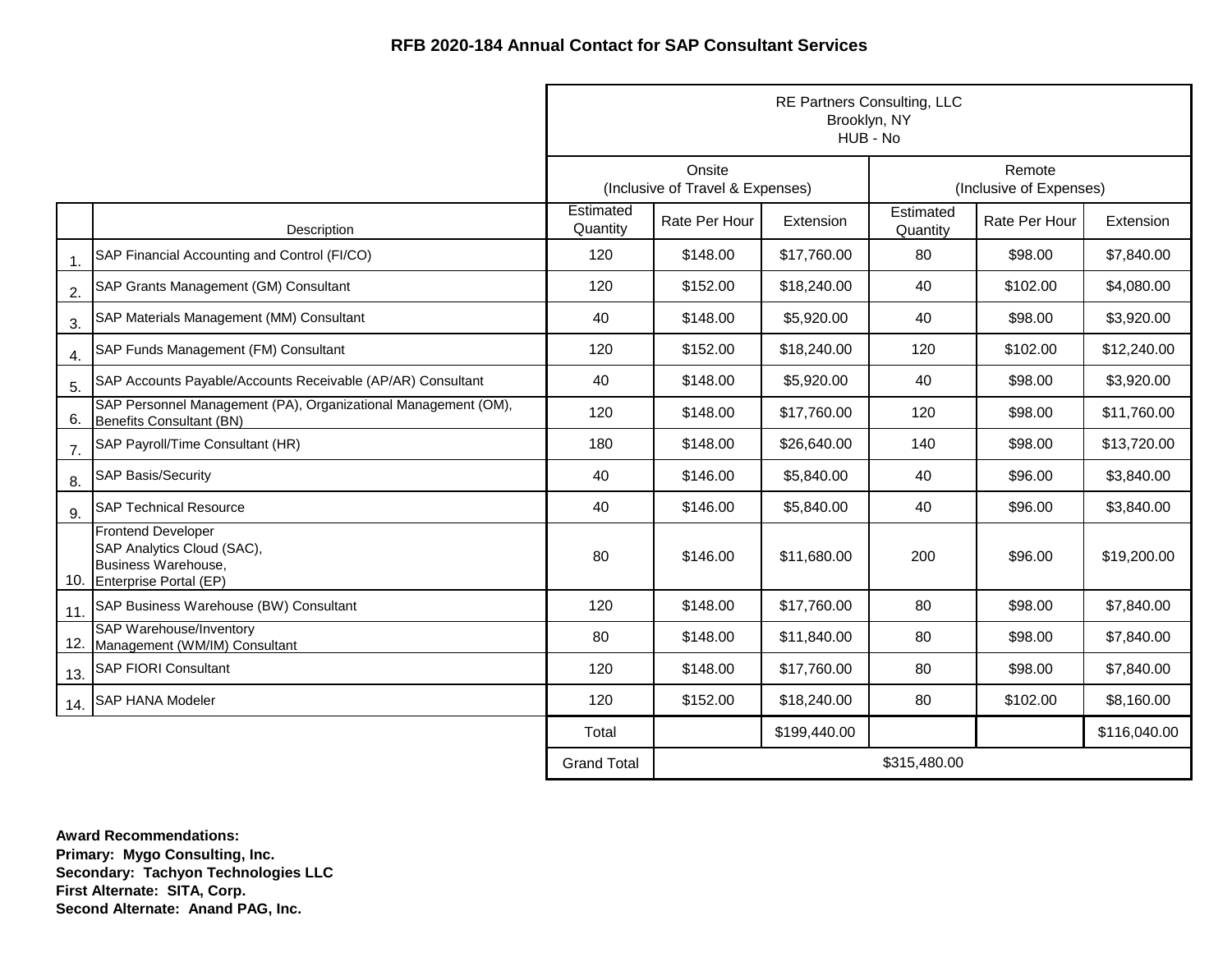|                |                                                                                                              | Sage Group Technologies, Inc.<br>Hazlet, NJ<br>HUB - Yes |                                            |              |                                   |               |             |
|----------------|--------------------------------------------------------------------------------------------------------------|----------------------------------------------------------|--------------------------------------------|--------------|-----------------------------------|---------------|-------------|
|                |                                                                                                              |                                                          | Onsite<br>(Inclusive of Travel & Expenses) |              | Remote<br>(Inclusive of Expenses) |               |             |
|                | Description                                                                                                  | Estimated<br>Quantity                                    | Rate Per Hour                              | Extension    | Estimated<br>Quantity             | Rate Per Hour | Extension   |
| $\mathbf{1}$ . | SAP Financial Accounting and Control (FI/CO)                                                                 | 120                                                      | \$100.00                                   | \$12,000.00  | 80                                | \$75.00       | \$6,000.00  |
| 2.             | SAP Grants Management (GM) Consultant                                                                        | 120                                                      | \$125.00                                   | \$15,000.00  | 40                                | \$75.00       | \$3,000.00  |
| 3.             | SAP Materials Management (MM) Consultant                                                                     | 40                                                       | \$100.00                                   | \$4,000.00   | 40                                | \$75.00       | \$3,000.00  |
| 4.             | SAP Funds Management (FM) Consultant                                                                         | 120                                                      | \$125.00                                   | \$15,000.00  | 120                               | \$75.00       | \$9,000.00  |
| 5.             | SAP Accounts Payable/Accounts Receivable (AP/AR) Consultant                                                  | 40                                                       | \$100.00                                   | \$4,000.00   | 40                                | \$75.00       | \$3,000.00  |
| 6.             | SAP Personnel Management (PA), Organizational Management (OM),<br>Benefits Consultant (BN)                   | 120                                                      | \$100.00                                   | \$12,000.00  | 120                               | \$75.00       | \$9,000.00  |
| 7.             | SAP Payroll/Time Consultant (HR)                                                                             | 180                                                      | \$125.00                                   | \$22,500.00  | 140                               | \$75.00       | \$10,500.00 |
| 8.             | <b>SAP Basis/Security</b>                                                                                    | 40                                                       | \$100.00                                   | \$4,000.00   | 40                                | \$50.00       | \$2,000.00  |
| 9.             | <b>SAP Technical Resource</b>                                                                                | 40                                                       | \$100.00                                   | \$4,000.00   | 40                                | \$50.00       | \$2,000.00  |
|                | <b>Frontend Developer</b><br>SAP Analytics Cloud (SAC),<br>Business Warehouse,<br>10. Enterprise Portal (EP) | 80                                                       | \$125.00                                   | \$10,000.00  | 200                               | \$80.00       | \$16,000.00 |
| 11.            | SAP Business Warehouse (BW) Consultant                                                                       | 120                                                      | \$100.00                                   | \$12,000.00  | 80                                | \$80.00       | \$6,400.00  |
|                | <b>SAP Warehouse/Inventory</b><br>12. Management (WM/IM) Consultant                                          | 80                                                       | \$100.00                                   | \$8,000.00   | 80                                | \$75.00       | \$6,000.00  |
| 13.            | <b>SAP FIORI Consultant</b>                                                                                  | 120                                                      | \$125.00                                   | \$15,000.00  | 80                                | \$80.00       | \$6,400.00  |
| 14.            | <b>SAP HANA Modeler</b>                                                                                      | 120                                                      | \$125.00                                   | \$15,000.00  | 80                                | \$80.00       | \$6,400.00  |
|                |                                                                                                              | Total                                                    |                                            | \$152,500.00 |                                   |               | \$88,700.00 |
|                |                                                                                                              | <b>Grand Total</b>                                       |                                            |              | \$241,200.00                      |               |             |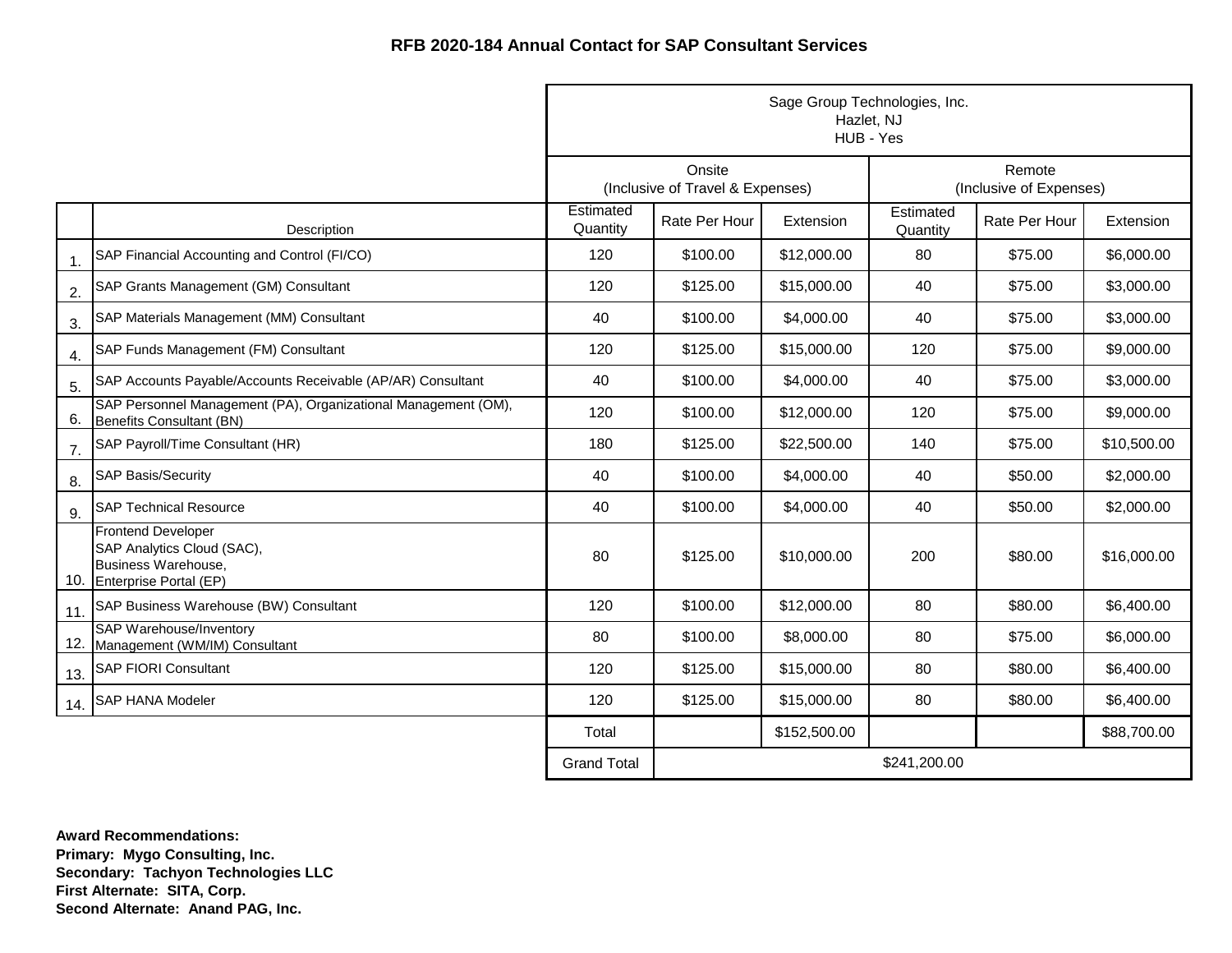|                  |                                                                                                              | Sierra Digital, Inc.<br>Houston, TX<br>HUB - Yes |                                            |              |                                   |               |              |
|------------------|--------------------------------------------------------------------------------------------------------------|--------------------------------------------------|--------------------------------------------|--------------|-----------------------------------|---------------|--------------|
|                  |                                                                                                              |                                                  | Onsite<br>(Inclusive of Travel & Expenses) |              | Remote<br>(Inclusive of Expenses) |               |              |
|                  | Description                                                                                                  | Estimated<br>Quantity                            | Rate Per Hour                              | Extension    | Estimated<br>Quantity             | Rate Per Hour | Extension    |
| 1.               | SAP Financial Accounting and Control (FI/CO)                                                                 | 120                                              | \$130.00                                   | \$15,600.00  | 80                                | \$95.00       | \$7,600.00   |
| 2.               | SAP Grants Management (GM) Consultant                                                                        | 120                                              | \$160.00                                   | \$19,200.00  | 40                                | \$110.00      | \$4,400.00   |
| 3.               | SAP Materials Management (MM) Consultant                                                                     | 40                                               | \$135.00                                   | \$5,400.00   | 40                                | \$100.00      | \$4,000.00   |
| $\overline{4}$ . | SAP Funds Management (FM) Consultant                                                                         | 120                                              | \$160.00                                   | \$19,200.00  | 120                               | \$120.00      | \$14,400.00  |
| 5.               | SAP Accounts Payable/Accounts Receivable (AP/AR) Consultant                                                  | 40                                               | \$130.00                                   | \$5,200.00   | 40                                | \$95.00       | \$3,800.00   |
| 6.               | SAP Personnel Management (PA), Organizational Management (OM),<br>Benefits Consultant (BN)                   | 120                                              | \$130.00                                   | \$15,600.00  | 120                               | \$105.00      | \$12,600.00  |
| 7.               | SAP Payroll/Time Consultant (HR)                                                                             | 180                                              | \$130.00                                   | \$23,400.00  | 140                               | \$100.00      | \$14,000.00  |
| 8.               | <b>SAP Basis/Security</b>                                                                                    | 40                                               | \$130.00                                   | \$5,200.00   | 40                                | \$90.00       | \$3,600.00   |
| 9.               | <b>SAP Technical Resource</b>                                                                                | 40                                               | \$135.00                                   | \$5,400.00   | 40                                | \$95.00       | \$3,800.00   |
|                  | <b>Frontend Developer</b><br>SAP Analytics Cloud (SAC),<br>Business Warehouse,<br>10. Enterprise Portal (EP) | 80                                               | \$130.00                                   | \$10,400.00  | 200                               | \$90.00       | \$18,000.00  |
| 11.              | SAP Business Warehouse (BW) Consultant                                                                       | 120                                              | \$135.00                                   | \$16,200.00  | 80                                | \$95.00       | \$7,600.00   |
|                  | <b>SAP Warehouse/Inventory</b><br>12. Management (WM/IM) Consultant                                          | 80                                               | \$135.00                                   | \$10,800.00  | 80                                | \$105.00      | \$8,400.00   |
| 13.              | <b>SAP FIORI Consultant</b>                                                                                  | 120                                              | \$130.00                                   | \$15,600.00  | 80                                | \$100.00      | \$8,000.00   |
| 14.              | <b>SAP HANA Modeler</b>                                                                                      | 120                                              | \$145.00                                   | \$17,400.00  | 80                                | \$110.00      | \$8,800.00   |
|                  |                                                                                                              | Total                                            |                                            | \$184,600.00 |                                   |               | \$119,000.00 |
|                  |                                                                                                              | <b>Grand Total</b>                               |                                            |              | \$303,600.00                      |               |              |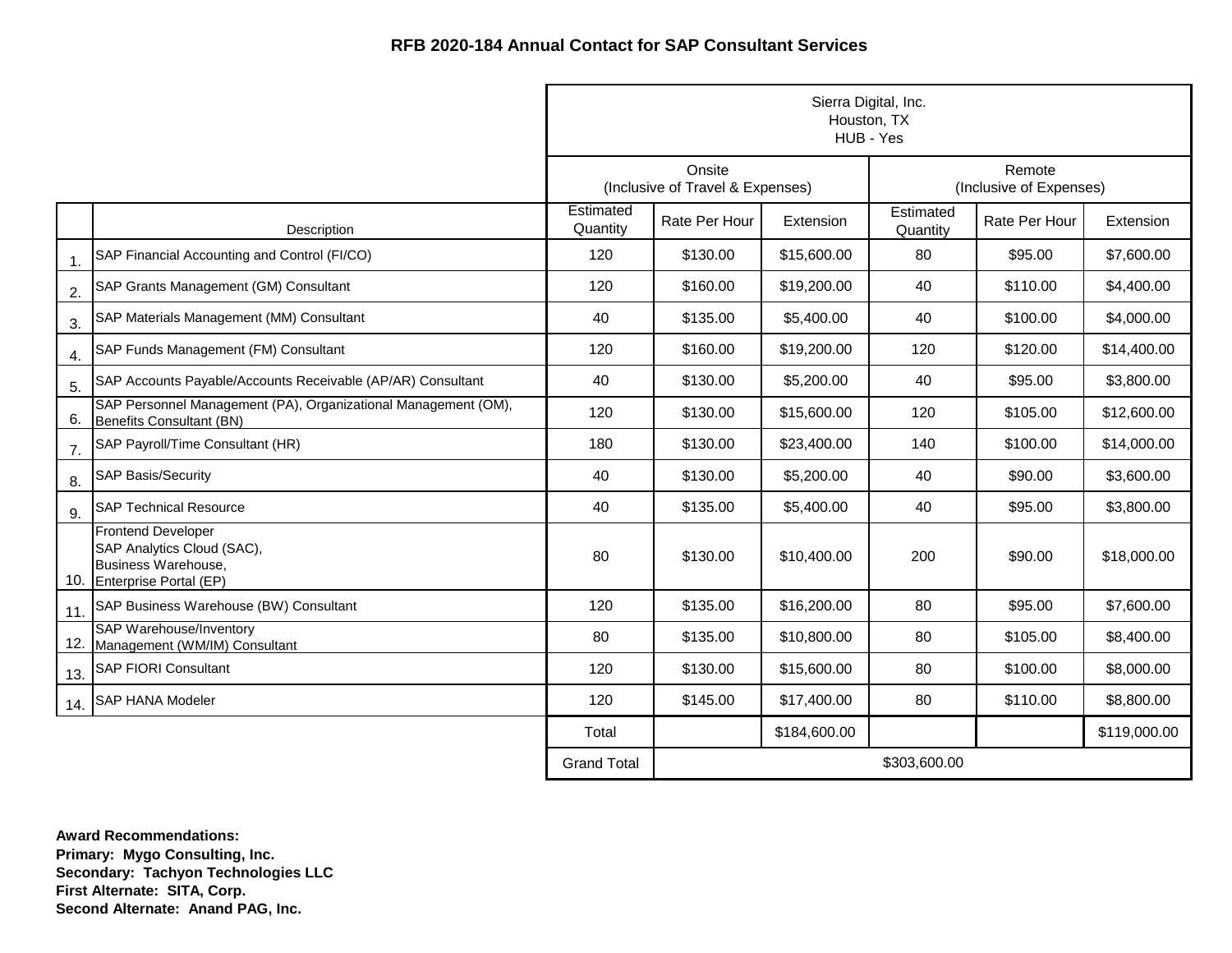|                |                                                                                                              | <b>First Alternate</b>                                 |                                            |              |                                   |               |             |  |
|----------------|--------------------------------------------------------------------------------------------------------------|--------------------------------------------------------|--------------------------------------------|--------------|-----------------------------------|---------------|-------------|--|
|                |                                                                                                              | SITA, Corp.<br>Somerset, NJ<br>HUB - Yes<br>COOP - Yes |                                            |              |                                   |               |             |  |
|                |                                                                                                              |                                                        | Onsite<br>(Inclusive of Travel & Expenses) |              | Remote<br>(Inclusive of Expenses) |               |             |  |
|                | Description                                                                                                  | Estimated<br>Quantity                                  | Rate Per Hour                              | Extension    | Estimated<br>Quantity             | Rate Per Hour | Extension   |  |
| $\mathbf{1}$ . | SAP Financial Accounting and Control (FI/CO)                                                                 | 120                                                    | \$80.00                                    | \$9,600.00   | 80                                | \$45.00       | \$3,600.00  |  |
| 2.             | SAP Grants Management (GM) Consultant                                                                        | 120                                                    | \$105.00                                   | \$12,600.00  | 40                                | \$55.00       | \$2,200.00  |  |
| 3.             | SAP Materials Management (MM) Consultant                                                                     | 40                                                     | \$80.00                                    | \$3,200.00   | 40                                | \$45.00       | \$1,800.00  |  |
| 4.             | SAP Funds Management (FM) Consultant                                                                         | 120                                                    | \$105.00                                   | \$12,600.00  | 120                               | \$50.00       | \$6,000.00  |  |
| 5.             | SAP Accounts Payable/Accounts Receivable (AP/AR) Consultant                                                  | 40                                                     | \$80.00                                    | \$3,200.00   | 40                                | \$45.00       | \$1,800.00  |  |
| 6.             | SAP Personnel Management (PA), Organizational Management (OM),<br>Benefits Consultant (BN)                   | 120                                                    | \$80.00                                    | \$9,600.00   | 120                               | \$45.00       | \$5,400.00  |  |
| 7.             | SAP Payroll/Time Consultant (HR)                                                                             | 180                                                    | \$85.00                                    | \$15,300.00  | 140                               | \$45.00       | \$6,300.00  |  |
| 8.             | <b>SAP Basis/Security</b>                                                                                    | 40                                                     | \$80.00                                    | \$3,200.00   | 40                                | \$40.00       | \$1,600.00  |  |
| 9.             | <b>SAP Technical Resource</b>                                                                                | 40                                                     | \$80.00                                    | \$3,200.00   | 40                                | \$40.00       | \$1,600.00  |  |
|                | <b>Frontend Developer</b><br>SAP Analytics Cloud (SAC),<br>Business Warehouse,<br>10. Enterprise Portal (EP) | 80                                                     | \$80.00                                    | \$6,400.00   | 200                               | \$40.00       | \$8,000.00  |  |
| 11.            | SAP Business Warehouse (BW) Consultant                                                                       | 120                                                    | \$85.00                                    | \$10,200.00  | 80                                | \$40.00       | \$3,200.00  |  |
|                | <b>SAP Warehouse/Inventory</b><br>12. Management (WM/IM) Consultant                                          | 80                                                     | \$85.00                                    | \$6,800.00   | 80                                | \$40.00       | \$3,200.00  |  |
| 13.            | <b>SAP FIORI Consultant</b>                                                                                  | 120                                                    | \$80.00                                    | \$9,600.00   | 80                                | \$40.00       | \$3,200.00  |  |
| 14.            | <b>SAP HANA Modeler</b>                                                                                      | 120                                                    | \$85.00                                    | \$10,200.00  | 80                                | \$40.00       | \$3,200.00  |  |
|                |                                                                                                              | Total                                                  |                                            | \$115,700.00 |                                   |               | \$51,100.00 |  |
|                |                                                                                                              | <b>Grand Total</b>                                     | \$166,800.00                               |              |                                   |               |             |  |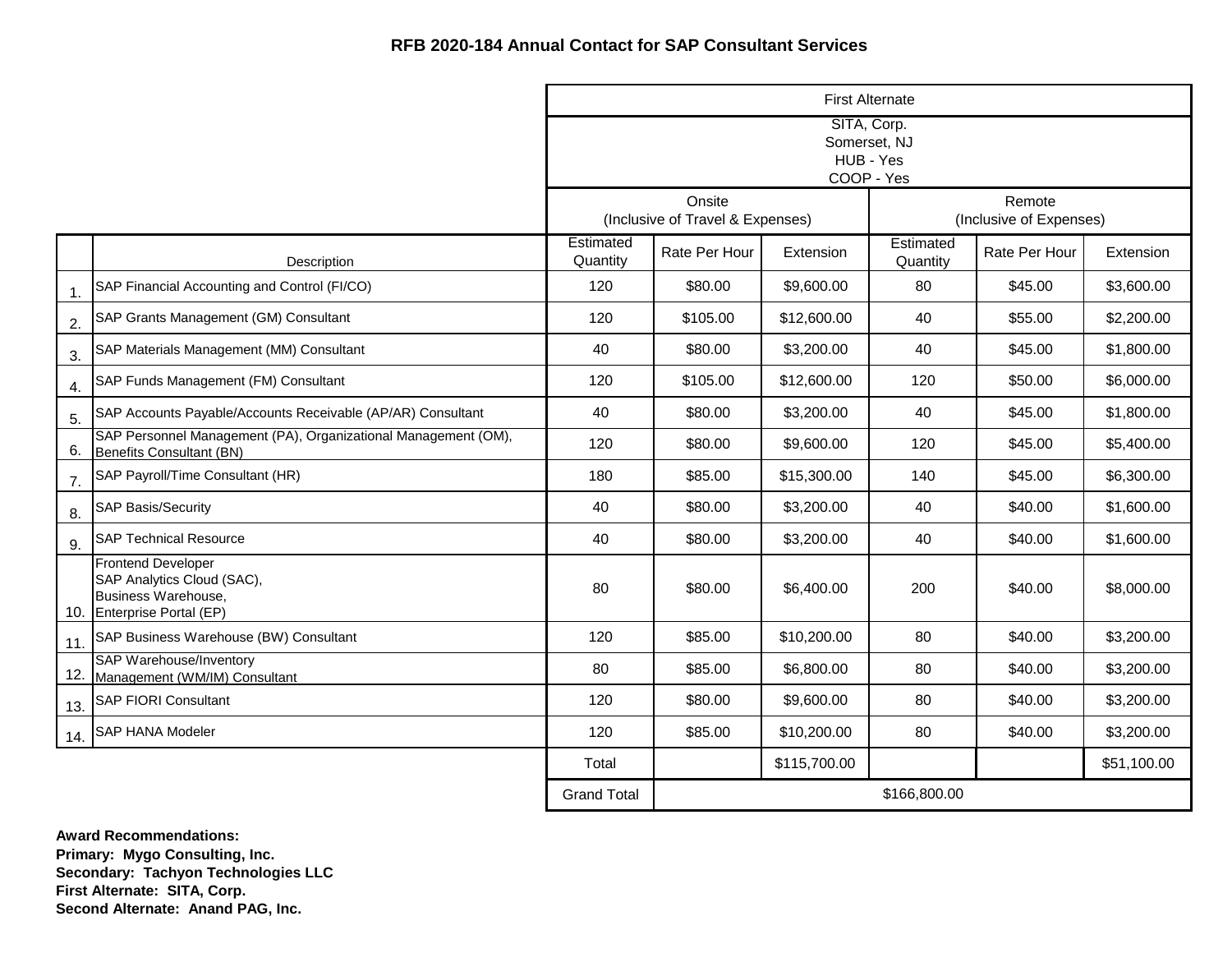|                |                                                                                                              | Secondary                                                               |                                            |                       |                                   |           |             |  |
|----------------|--------------------------------------------------------------------------------------------------------------|-------------------------------------------------------------------------|--------------------------------------------|-----------------------|-----------------------------------|-----------|-------------|--|
|                |                                                                                                              | <b>Tachyon Technologies LLC</b><br>Irving, TX<br>HUB - No<br>COOP - Yes |                                            |                       |                                   |           |             |  |
|                |                                                                                                              |                                                                         | Onsite<br>(Inclusive of Travel & Expenses) |                       | Remote<br>(Inclusive of Expenses) |           |             |  |
|                | Description                                                                                                  | Estimated<br>Rate Per Hour<br>Extension<br>Quantity                     |                                            | Estimated<br>Quantity | Rate Per Hour                     | Extension |             |  |
| $\mathbf{1}$ . | SAP Financial Accounting and Control (FI/CO)                                                                 | 120                                                                     | \$85.00                                    | \$10,200.00           | 80                                | \$40.00   | \$3,200.00  |  |
| 2.             | SAP Grants Management (GM) Consultant                                                                        | 120                                                                     | \$95.00                                    | \$11,400.00           | 40                                | \$45.00   | \$1,800.00  |  |
| 3.             | SAP Materials Management (MM) Consultant                                                                     | 40                                                                      | \$85.00                                    | \$3,400.00            | 40                                | \$40.00   | \$1,600.00  |  |
| 4.             | SAP Funds Management (FM) Consultant                                                                         | 120                                                                     | \$100.00                                   | \$12,000.00           | 120                               | \$45.00   | \$5,400.00  |  |
| 5.             | SAP Accounts Payable/Accounts Receivable (AP/AR) Consultant                                                  | 40                                                                      | \$85.00                                    | \$3,400.00            | 40                                | \$40.00   | \$1,600.00  |  |
| 6.             | SAP Personnel Management (PA), Organizational Management (OM),<br>Benefits Consultant (BN)                   | 120                                                                     | \$80.00                                    | \$9,600.00            | 120                               | \$40.00   | \$4,800.00  |  |
| 7.             | SAP Payroll/Time Consultant (HR)                                                                             | 180                                                                     | \$90.00                                    | \$16,200.00           | 140                               | \$40.00   | \$5,600.00  |  |
| 8.             | <b>SAP Basis/Security</b>                                                                                    | 40                                                                      | \$85.00                                    | \$3,400.00            | 40                                | \$40.00   | \$1,600.00  |  |
| 9.             | <b>SAP Technical Resource</b>                                                                                | 40                                                                      | \$75.00                                    | \$3,000.00            | 40                                | \$35.00   | \$1,400.00  |  |
|                | <b>Frontend Developer</b><br>SAP Analytics Cloud (SAC),<br>Business Warehouse,<br>10. Enterprise Portal (EP) | 80                                                                      | \$85.00                                    | \$6,800.00            | 200                               | \$40.00   | \$8,000.00  |  |
| 11.            | SAP Business Warehouse (BW) Consultant                                                                       | 120                                                                     | \$85.00                                    | \$10,200.00           | 80                                | \$40.00   | \$3,200.00  |  |
|                | <b>SAP Warehouse/Inventory</b><br>12. Management (WM/IM) Consultant                                          | 80                                                                      | \$85.00                                    | \$6,800.00            | 80                                | \$40.00   | \$3,200.00  |  |
| 13.            | <b>SAP FIORI Consultant</b>                                                                                  | 120                                                                     | \$85.00                                    | \$10,200.00           | 80                                | \$40.00   | \$3,200.00  |  |
| 14.            | SAP HANA Modeler                                                                                             | 120                                                                     | \$80.00                                    | \$9,600.00            | 80                                | \$40.00   | \$3,200.00  |  |
|                |                                                                                                              | Total                                                                   |                                            | \$116,200.00          |                                   |           | \$47,800.00 |  |
|                |                                                                                                              | <b>Grand Total</b>                                                      | \$164,000.00                               |                       |                                   |           |             |  |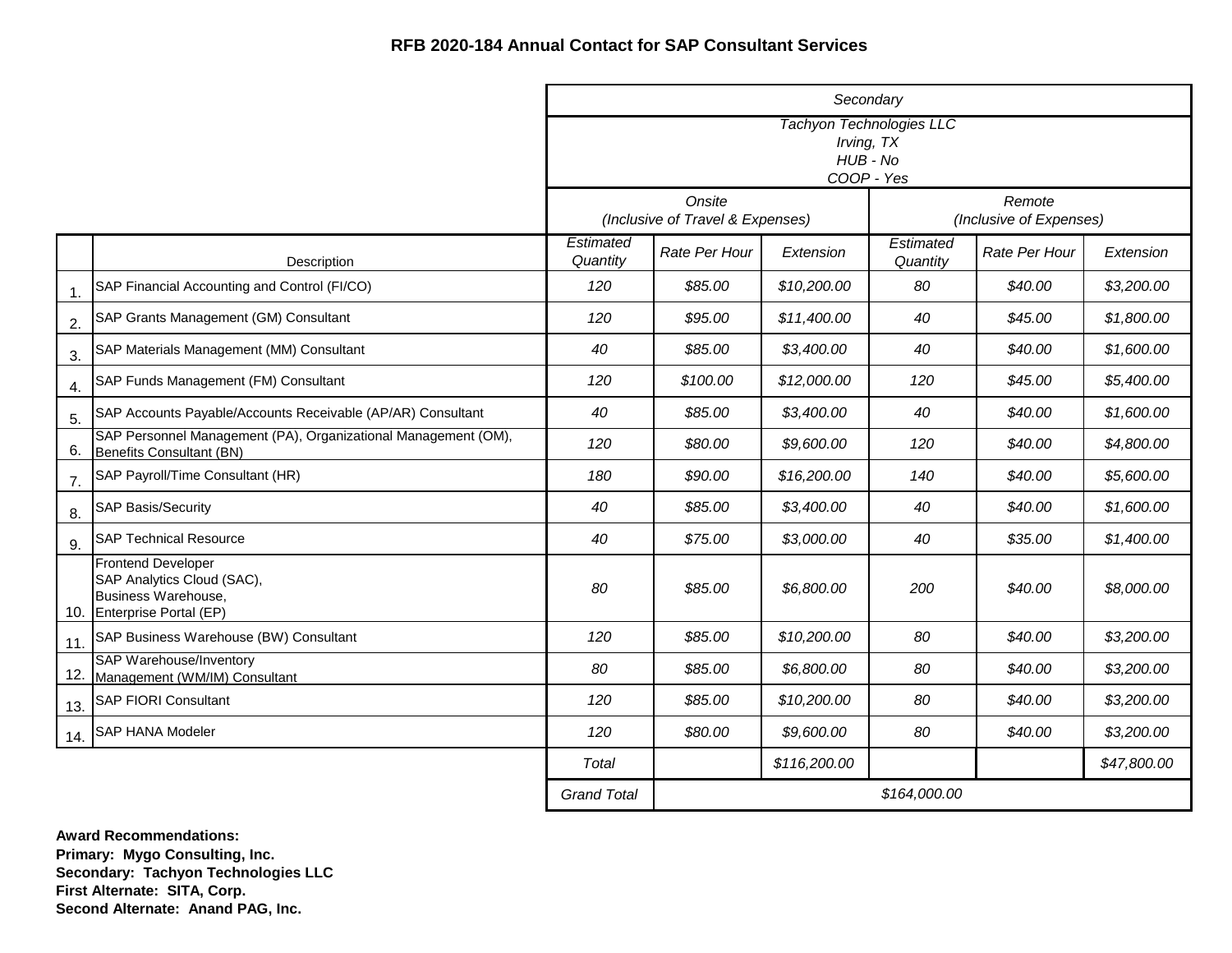|                  |                                                                                                              | TEKsystems, Inc.<br>Fort Worth, TX<br>HUB - No |                                            |              |                                   |               |              |
|------------------|--------------------------------------------------------------------------------------------------------------|------------------------------------------------|--------------------------------------------|--------------|-----------------------------------|---------------|--------------|
|                  |                                                                                                              |                                                | Onsite<br>(Inclusive of Travel & Expenses) |              | Remote<br>(Inclusive of Expenses) |               |              |
|                  | Description                                                                                                  | Estimated<br>Quantity                          | Rate Per Hour                              | Extension    | Estimated<br>Quantity             | Rate Per Hour | Extension    |
| 1.               | SAP Financial Accounting and Control (FI/CO)                                                                 | 120                                            | \$136.00                                   | \$16,320.00  | 80                                | \$97.00       | \$7,760.00   |
| 2.               | SAP Grants Management (GM) Consultant                                                                        | 120                                            | \$139.60                                   | \$16,752.00  | 40                                | \$103.00      | \$4,120.00   |
| 3.               | SAP Materials Management (MM) Consultant                                                                     | 40                                             | \$136.00                                   | \$5,440.00   | 40                                | \$115.00      | \$4,600.00   |
| $\overline{4}$ . | SAP Funds Management (FM) Consultant                                                                         | 120                                            | \$139.60                                   | \$16,752.00  | 120                               | \$115.00      | \$13,800.00  |
| 5.               | SAP Accounts Payable/Accounts Receivable (AP/AR) Consultant                                                  | 40                                             | \$130.00                                   | \$5,200.00   | 40                                | \$97.00       | \$3,880.00   |
| 6.               | SAP Personnel Management (PA), Organizational Management (OM),<br>Benefits Consultant (BN)                   | 120                                            | \$130.00                                   | \$15,600.00  | 120                               | \$97.00       | \$11,640.00  |
| 7.               | SAP Payroll/Time Consultant (HR)                                                                             | 180                                            | \$136.00                                   | \$24,480.00  | 140                               | \$109.00      | \$15,260.00  |
| 8.               | <b>SAP Basis/Security</b>                                                                                    | 40                                             | \$130.00                                   | \$5,200.00   | 40                                | \$103.00      | \$4,120.00   |
| 9.               | <b>SAP Technical Resource</b>                                                                                | 40                                             | \$130.00                                   | \$5,200.00   | 40                                | \$103.00      | \$4,120.00   |
|                  | <b>Frontend Developer</b><br>SAP Analytics Cloud (SAC),<br>Business Warehouse,<br>10. Enterprise Portal (EP) | 80                                             | \$148.00                                   | \$11,840.00  | 200                               | \$121.00      | \$24,200.00  |
| 11.              | SAP Business Warehouse (BW) Consultant                                                                       | 120                                            | \$142.00                                   | \$17,040.00  | 80                                | \$115.00      | \$9,200.00   |
|                  | <b>SAP Warehouse/Inventory</b><br>12. Management (WM/IM) Consultant                                          | 80                                             | \$136.00                                   | \$10,880.00  | 80                                | \$109.00      | \$8,720.00   |
| 13.              | <b>SAP FIORI Consultant</b>                                                                                  | 120                                            | \$142.00                                   | \$17,040.00  | 80                                | \$109.00      | \$8,720.00   |
| 14.              | <b>SAP HANA Modeler</b>                                                                                      | 120                                            | \$142.00                                   | \$17,040.00  | 80                                | \$109.00      | \$8,720.00   |
|                  |                                                                                                              | Total                                          |                                            | \$184,784.00 |                                   |               | \$128,860.00 |
|                  |                                                                                                              | <b>Grand Total</b>                             |                                            |              | \$313,644.00                      |               |              |